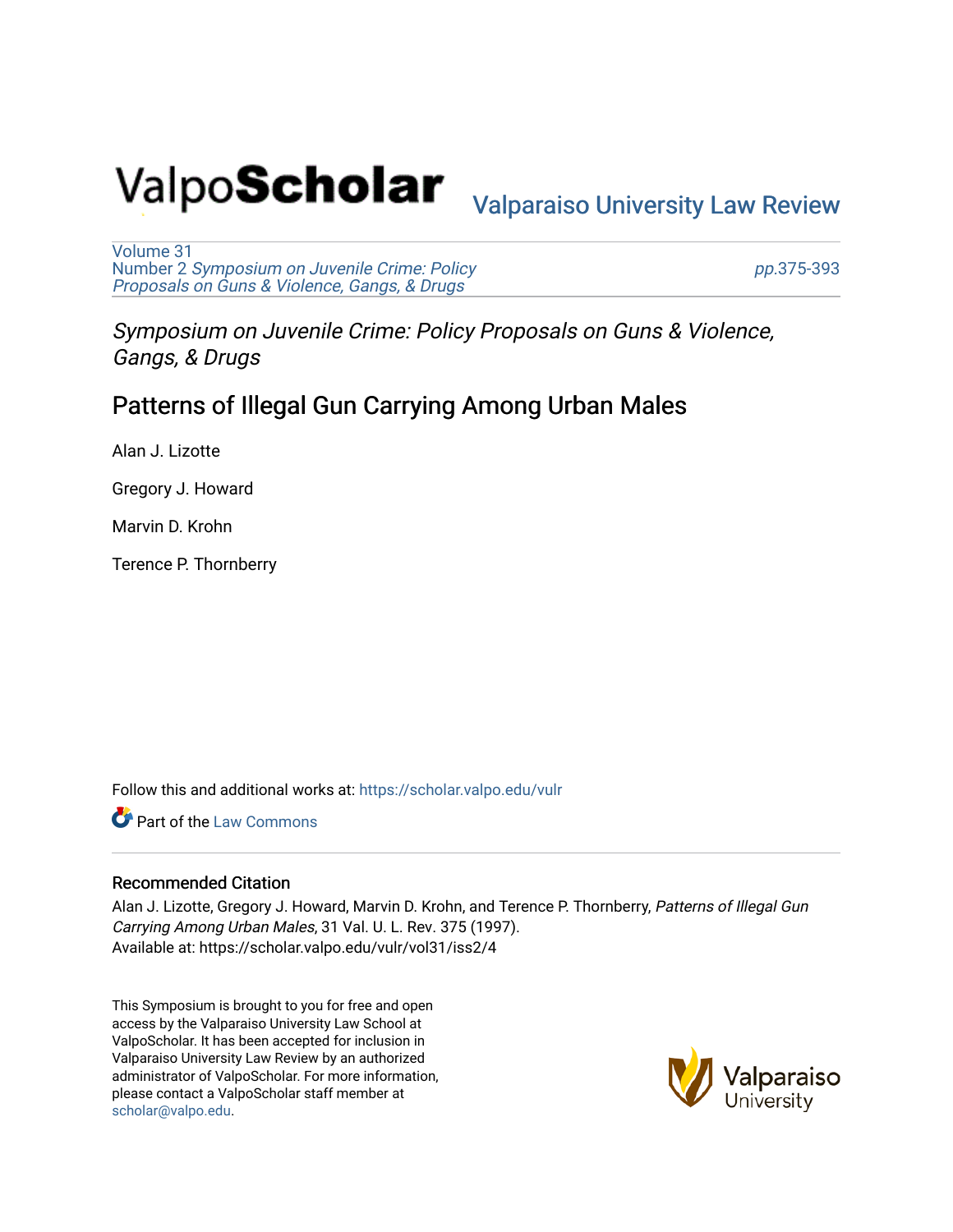## **PATTERNS OF ILLEGAL GUN CARRYING AMONG YOUNG URBAN MALES**

#### **ALAN J. LIzoTrE, GREGORY J. HowARD,\*\* MARVIN D. KROHN\* & TERENCE P. THORNBERRY\*...**

#### Abstract

This paper uses data from the Rochester Youth Development Study, an ongoing panel study of urban youth, to examine the phenomenon of illegal gun carrying among young males. The analysis assesses the magnitude of gun carrying among these subjects and considers the consistency in carrying over the life course of the subjects from about fifteen years of age until about age twenty. It also examines the correlates of gun carrying. Depending upon their age, between 6% and 10% of subjects carry hidden guns at a given point in time, but carrying is rather sporadic. Carrying hidden guns is associated with high rates of many types of delinquency. Peer protection gun ownership, drug selling, and gang membership are the primary correlates of illegal gun carrying.

#### I. INTRODUCTION

Since the mid-1980s the homicide rate for those fifteen to twenty-one years of age has increased rather substantially. The increase has been most dramatic for the nation's minority youth. For example, the homicide rate for fifteen to nineteen-year-old African American males more than tripled between 1984 and 1991.<sup>1</sup> This increase has, for the most part, been due to the dramatic rise in homicides in which a firearm was used.<sup>2</sup> Despite the link between guns and youth homicide we know very little about the ownership, carrying, and use of

2. **Id.** at 24.

Director, Hindelang Criminal Justice Research Center, School of Criminal Justice, University at Albany. This article was prepared under Grant 86-JN-CX-0007 (S-3) from the Office of Juvenile Justice and Delinquency Prevention, Office of Justice Programs, U.S. Department of Justice; Grant 5 R01 DA05512-02 from the National Institute on Drug Abuse; and Grant SBR-9123299 from the National Science Foundation. Points of view or opinions in this document are those of the authors and do not necessarily represent the official position or policies of the funding 4gencies.

Ph.D. Candidate, School of Criminal Justice, University at Albany.

<sup>\*\*\*</sup> Professor, Department of Sociology, University at Albany.

Professor, School of Criminal Justice, University at Albany.

<sup>1.</sup> Alfred Blumstein, *Youth Violence, Guns, and the Illicit-Drug Industry,* **86** J. CRM. L. & **CRIMINOLOGY 10** (1995). In recent years the homicide rate for young people has leveled off and even dropped somewhat.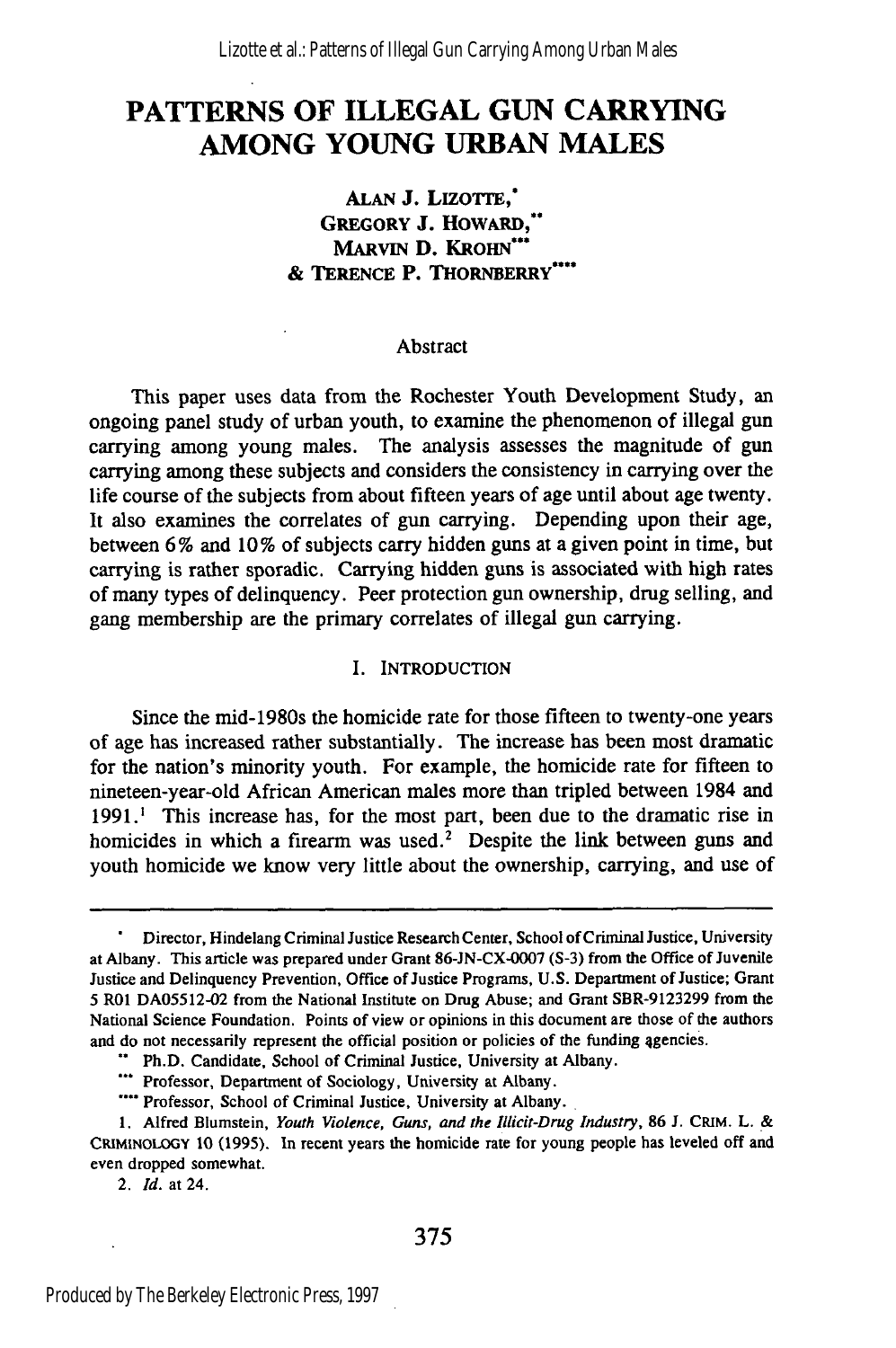firearms in the adolescent population. In particular, our knowledge about the carrying of firearms, a critical precondition for their use in crime, is especially deficient.

In this paper we examine factors associated with carrying illegal guns during the adolescent and young adult years using data from an ongoing panel study of urban males. Because of the dearth of knowledge on this phenomenon, we provide descriptive information on: (1) the degree to which urban male adolescents carry guns for different reasons; (2) the relationship between carrying an illegal gun and involvement in various types of delinquent behavior; and (3) the correlates of carrying an illegal gun, focusing specifically on gang membership and drug selling. The longitudinal nature of the data also allows for an examination of the stability of carrying illegal guns across time, as well as changes in factors related to gun carrying. We begin the investigation with a review of prior research on gun ownership and carrying among teenagers and young adults.

#### **II.** PRIOR **RESEARCH**

Much of the information on youth and firearms focuses on the issue of gun ownership. Although not all youths who own guns carry them, some overlap between ownership and illegal carrying is expected. Estimates of the number of youth who own guns of any type vary from 83% of incarcerated juvenile offenders to 22% of high school students who have ever owned<sup>3</sup> and 15% of eighteen-year-old urban males.<sup>4</sup> While a substantial number of adolescents have owned a gun at some point in their lives, there is recent evidence that gun ownership among young people is rather sporadic. Wright's study found that 25% of inner city male high school students who had owned a gun in the past did not own one currently.<sup>5</sup> Similarly, with a small sample, Cook's study found that boys moved in and out of gun possession rather quickly.<sup>6</sup>

Research has indicated that the type of firearms owned and the reason for owning them have important implications for how they are used. Sheley and Wright found that juvenile inmates overwhelmingly owned handguns and sawed off shotguns for protection from crime and to commit crime.<sup>7</sup> A study by Lizotte and colleagues and another by Bjerregaard and Lizotte have found that

**<sup>3.</sup> JOSEPH** F. SHELEY **&** JAMES **D.** WRIGHT, NATIONAL INST. OF **JUSTICE, GUN ACQUISITION AND POSSESSION IN SELECTED JUVENILE SAMPLES (1993).**

<sup>4.</sup> Beth Bjerregaard **&** Alan **J.** Lizotte, *Gun Ownership and Gang* Membership, **86 J.** CRIM. L. **&** CRIMINOLOGY 37 **(1995).**

<sup>5.</sup> James D. Wright et al., *Kids, Guns, and Killing Fields,* **30** SOC'Y 84 **(1992).**

**<sup>6.</sup>** Philip **J.** Cook et al., *Regulating Gun Markets,* **86 J.** CRIM. L. **&** CRIMINOLOGY 59 **(1995).**

**<sup>7.</sup>** SHELEY **&** WRIGHT, *supra* note 3, at 6.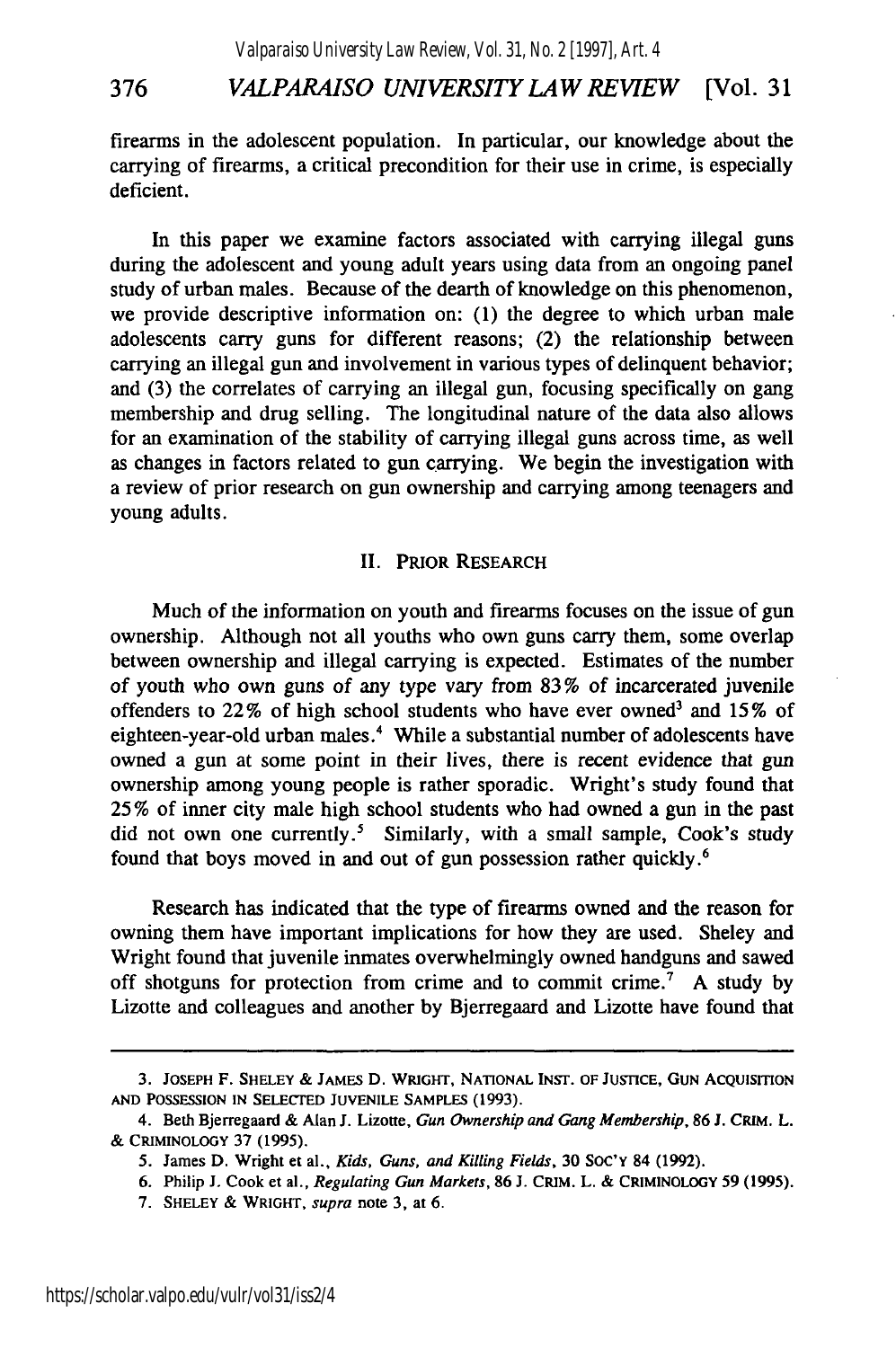### **1997]** *PAITERNS OF ILLEGAL GUN CARRYING* **377**

male teenagers who own guns for sport are quite distinct from those who own for illegitimate purposes. $\delta$  In their sample, about 6% of sixteen-year-old boys own guns for sport. Sport owners tend to own rifles and shotguns. They typically have parents who also own guns for sport and who socialize them into sporting gun use. These teens are unlikely to be involved in criminal activity. On the other hand, about 9% own illegal guns. These tend to be handguns, sawed-off rifles and shotguns. The parents of these illegal owners do not own guns for sport. Rather, these boys are socialized into gun use by friends who also own illegal guns. These teenagers tend to be in gangs, to sell drugs, and to be involved in an array of illegal activities.

Sheley and Wright have convincing data indicating that, among youthful offenders, gun carrying is associated with "self-protection and selfpreservation." For example, juvenile inmates carried guns when their friends also carried, when doing drug deals, when doing crime, and when they thought they needed protection. $\frac{9}{9}$  These findings are consistent with Blumstein's recent hypothesis that an increase in gang membership, combined with gang involvement in the drug trade, results in the spread of guns throughout urban areas as guns are effective tools in facilitating such activity.<sup>10</sup> One unfortunate consequence of this proliferation of illegal guns is higher homicide rates for young people.

Compared to the issue of ownership, we know much less about illegal gun carrying on the part of young people, the specific focus of this article. A few surveys have asked high school students if they have carried a gun in the recent past or if they know someone who has carried a gun. The Centers for Disease Control report that more than 4 % of students in grades nine through twelve have carried a gun in the last thirty days.<sup>11</sup> Of those that did carry,  $35\%$  carried six or more times during that period. Sheley and Wright found that 55% of juvenile inmates and 12% of high school students routinely carried guns. In addition, another  $23\%$  of high school students carried occasionally.<sup>12</sup> Finally, a Harris survey found that 15% of seventh to twelfth grade students had carried a handgun in the past thirty days. $^{13}$ 

<sup>8.</sup> Alan **J.** Lizotte et al., *Patterns of Adolescent Firearms Ownership and Use, 11 JUST.* Q. 51 (1994); Bjerregaard & Lizotte, *supra* note 4, at 51.

<sup>9.</sup> SHELEY & WRIGHT, *supra* note **3,** at 7.

<sup>10.</sup> Blumstein, *supra* note 1, at 30.

**<sup>11.</sup>** Centers forDisease Control, *Weapon-CarryingAmongHigh School Students- United States, 1990,* 40 MORBIDITY & MORTALITY WKLY. REP. **681** (1991).

<sup>12.</sup> SHELEY **&** WRIGHT, *supra* note **3,** at 5.

**<sup>13.</sup>** Cook et al., *supra* note 6, at 62.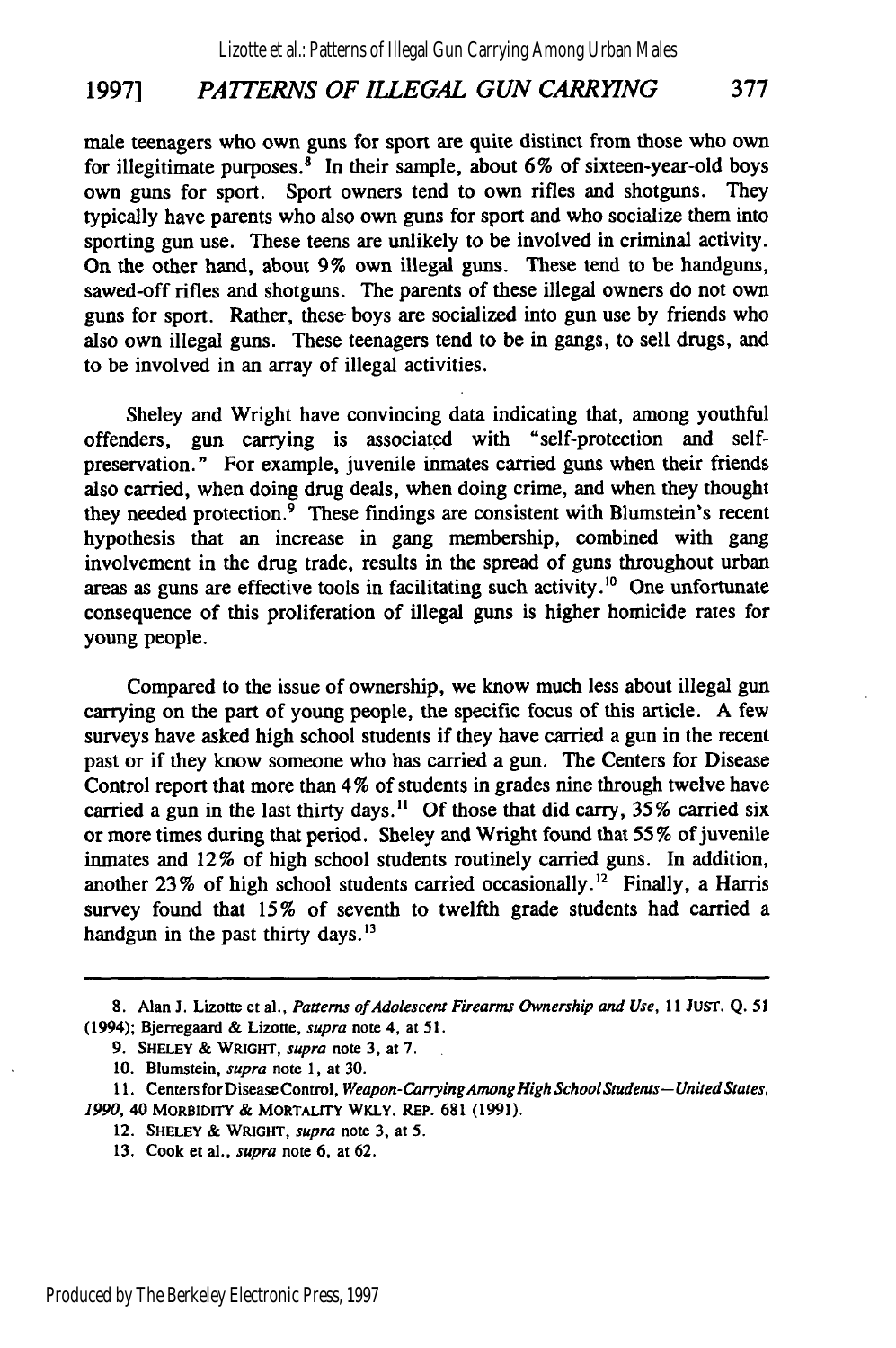While we are beginning to gain some estimate of the frequency of gun carrying among adolescents from these recent surveys, we know virtually nothing about the causes and correlates of gun carrying. The current study builds on past research in an attempt to provide some detailed information about the phenomenon of adolescent gun carrying. In the analysis we use data from the Rochester Youth Development Study to examine the prevalence of gun carrying, distinguishing between types of guns (sport versus protection). We consider the effect of illegal gun carrying on the propensity to commit crime. We also examine the correlates of gun carrying, focusing specifically on friends' ownership of guns, gang membership, and drug selling. The consistency of illegal gun carrying over a five year period is also examined as well as whether the correlates of gun carrying change as respondents age.

#### III. **METHODS**

The Rochester Youth Development Study is an ongoing panel study investigating the development of delinquent behavior, drug use, and related behaviors among urban adolescents. Sample members and the adult primarily responsible for their care (overwhelmingly their mothers) have been interviewed since the **1987-88** school year when the subjects were in the seventh and eighth grades. In Waves **1** through 9 subjects were interviewed every six months while there was a two and one half year gap between Waves **9** and **10.** Data on subjects are also collected from school, police, courts, and social service agency records.

#### *A. Sample*

The sample was selected from among seventh and eighth grade public school students in Rochester, New York-a city with a diverse population and a high crime rate. The sample was stratified to over-represent youth at high risk for serious delinquency and drug use in the following way. First, males were over-sampled (75 % male versus 25 % female) because they are more likely to engage in serious delinquency.<sup> $14$ </sup> Second, students from high crime areas of the city were over-sampled on the premise that subjects living in such areas are at greater risk for offending. To identify high crime areas, each census tract in Rochester was assigned a resident arrest rate reflecting the proportion of the tract's total population arrested by the Rochester Police in 1986. All eligible students from the census tracts in the highest third of the distribution of resident arrest rates were asked to participate in the study. Students in the remaining census tracts were selected at a rate proportionate to their tract's contribution to the overall arrest rate in Rochester. Once the number of students to be selected

**<sup>14.</sup> ALFRED BLUMSTEIN Er AL., CRIMINAL CAREERS AND "CAREER CRIMINALS" (1986).**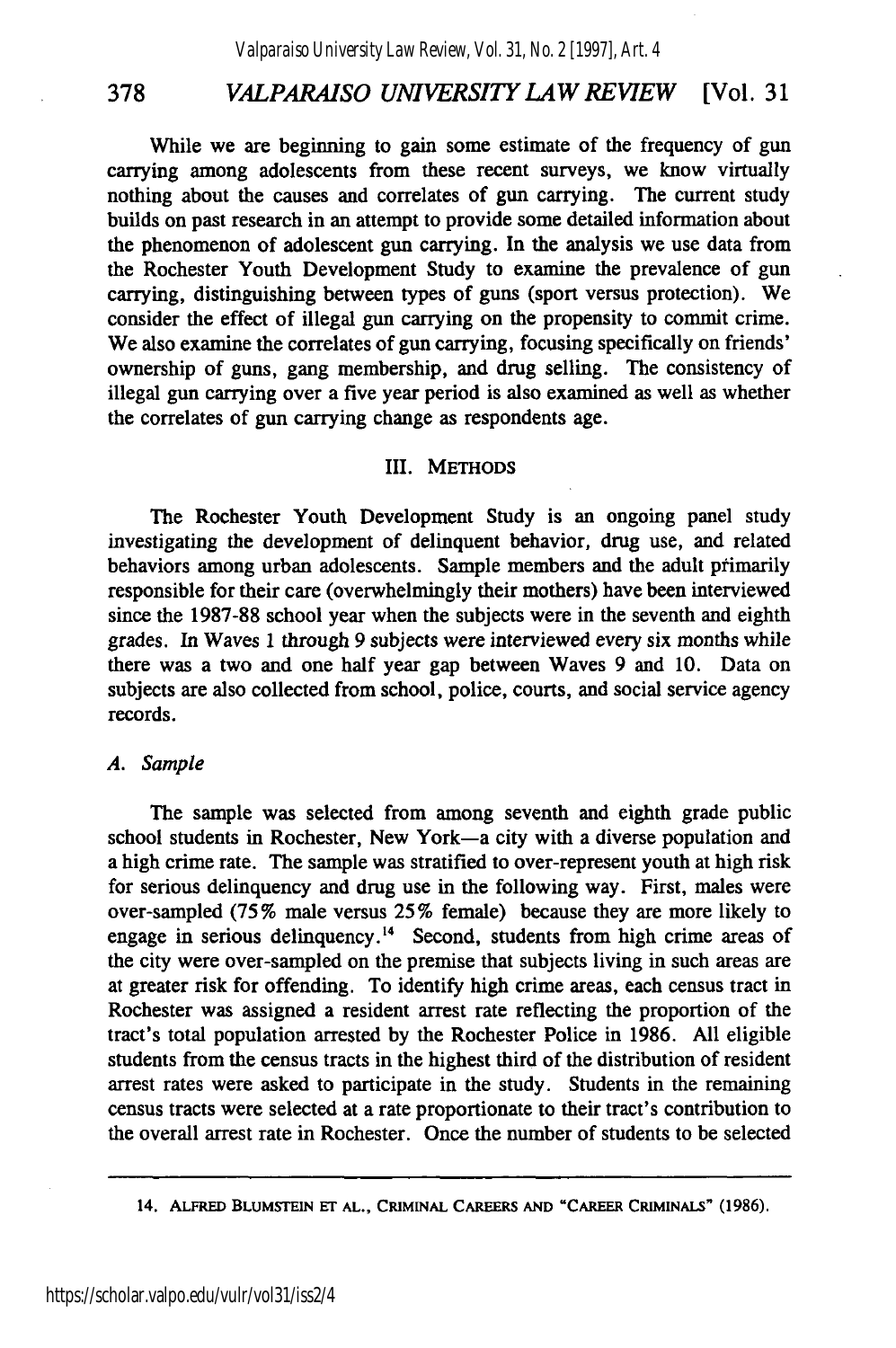#### **1997]** *PATTERNS OF ILLEGAL GUN CARRYING* **379**

from a tract was determined, the student population in the tract was stratified **by** sex and grade, and students were selected from those strata at random.

Based on these procedures, a panel of 1000 students and their families was selected for the study. Because the true probability of each adolescent being selected is known, the sample can be weighted to represent all Rochester public school students. The sample is weighted in the analysis to follow.<sup>15</sup>

Interviews were conducted in person **by** project staff. Adolescents were generally interviewed in private rooms at their school. Subjects who could not be interviewed at school were interviewed at home, as were all caretakers. Interviews with adolescents and their caretakers each lasted about one hour.

Current analysis is based on the **615** young men in the study who remained in the sample in Waves 4 through 10. Wave 4, conducted when the subjects were fifteen years old on average, is the first interview to collect detailed data on firearms ownership and use. **By** Wave **10,** when the subjects averaged twenty years of age, the study retained **85** % of the males in the original panel, an acceptable retention rate seven years from the onset of the study. Of these young men, **386** are African American, **108** are Hispanic, and 121 are white.

#### *B. Measurement*

Table 1 shows the coding of variables used in this analysis. Variable names are in the first column, the coding categories are in the second, and descriptive statistics for each wave used in the analysis are in the remaining columns.

In Wave 4 through Wave 9, subjects were asked whether they had carried a hidden weapon since the time of the last interview. The recall period for Wave 10 was one year. Those respondents who answered in the affirmative were then asked to identify the type of weapon that they had carried. Subjects who said that they had carried a firearm are designated as *Carrying Any Hidden Gun.* Carrying a hidden gun is illegal. On this measure, subjects do not necessarily own the firearm that they carried.

**<sup>15.</sup>** For more detailed discussions of sample selection and case attrition, see Terence P. Thornberry et al., *The Consequences of Respondent Attrition in Panel Studies: A Simulation Based on the Rochester Youth* Development *Study,* **9 J.** QUANTITATIVE CRIMINOLOGY **127 (1993);** Marvin **D.** Krohn **&** Terence P. Thornberry, *Retention of Minority Populations in Panel Studies of Drug Use,* **DRUGS &** SoC'Y **(1997)** (unpublished manuscript, on file with author).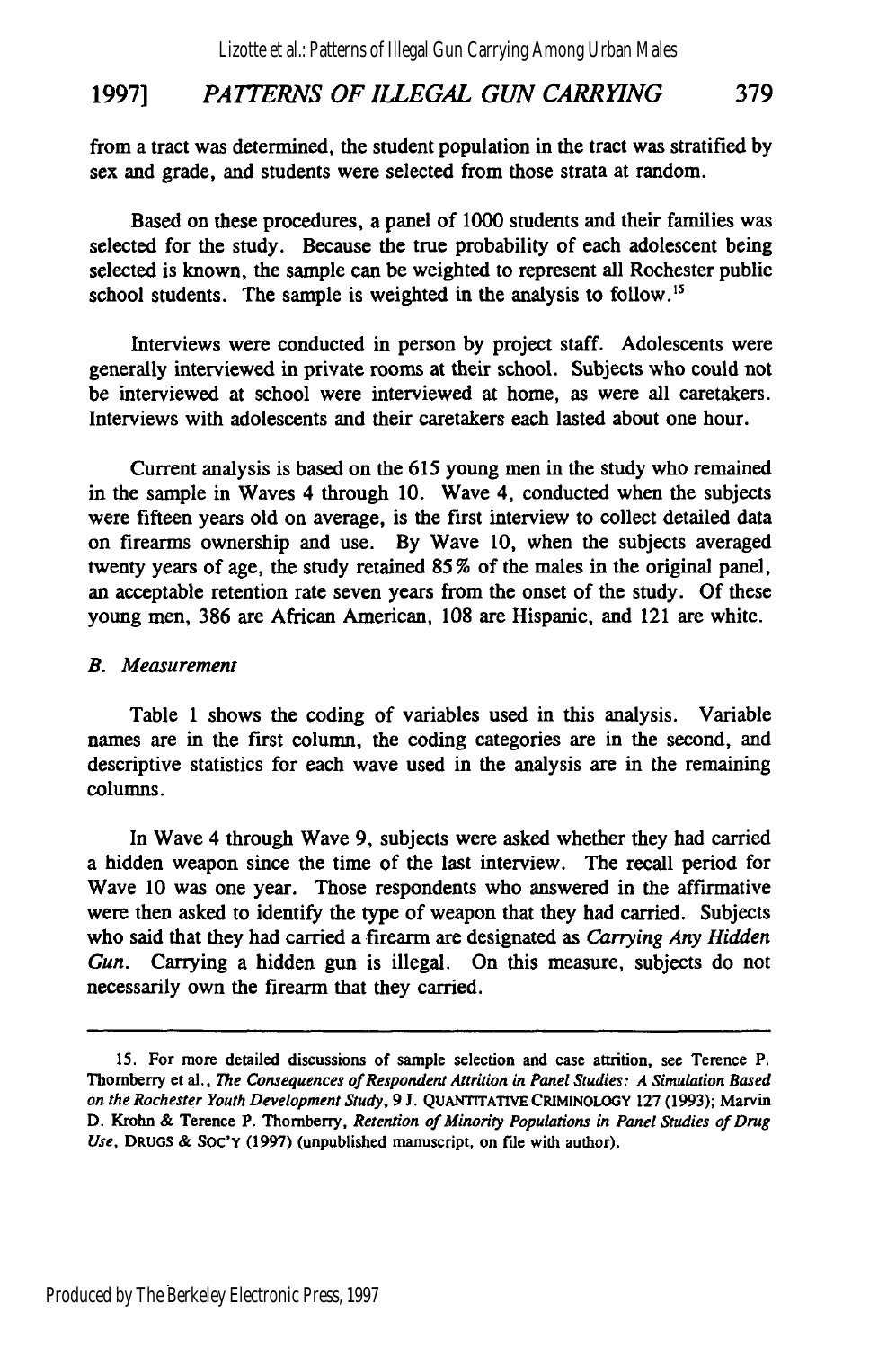#### Table 1. Coding of Variables

| Mean (and Standard Deviation) of Variables at Wave; |  |  |  |  |
|-----------------------------------------------------|--|--|--|--|
|-----------------------------------------------------|--|--|--|--|

| <b>Variables</b>                          | Coding                  | 4        | $\overline{2}$              | 6                                                                                            | z                                           | 8  | 2                                           | 10 |
|-------------------------------------------|-------------------------|----------|-----------------------------|----------------------------------------------------------------------------------------------|---------------------------------------------|----|---------------------------------------------|----|
| 1. Carrying Any<br>Hidden Gun             | $0 = No$<br>$l = Yes$   |          | $.06(.25)$ $.07(.26)$       | .06(.24)                                                                                     | .06(.23)                                    |    | $.08(.27)$ $.08(.28)$ $.10(.30)$            |    |
| 2. Carrying a<br>Protection Gun $1 = Yes$ | $0 = No$                |          |                             | $.04(.18)$ * $.05(.22)$ ** $.03(.17)$ ** $.05(.21)$ * $.04(.19)$ * $.06(.22)$ * $.05(.21)$ * |                                             |    |                                             |    |
| 3. Carrying a<br>Sport Gun                | $0 = No$<br>$1 = Yes$   |          |                             | $.01(.14)*.02(.18)**.01(.13)**.02(.18)*.02(.17)*.03(.18)*.03(.20)*$                          |                                             |    |                                             |    |
| 4. Peer Protection<br>Gun Ownership       | $0 = No$<br>$l = Yes$   |          | $.33(.47)$ $.40(.49)$       | .53(.50)                                                                                     | $.37(.48)$ $.38(.49)$ $.40(.49)$ $.45(.50)$ |    |                                             |    |
| 5. Gang<br>Membership                     | $0 = No$<br>$1 = Yes$   | .10(.30) | .09(.29)                    | .09(.29)                                                                                     |                                             |    | $.07(.26)$ $.05(.22)$ $.05(.21)$ $.04(.20)$ |    |
| 6. Drug Selling                           | $0 = No$<br>$1 = Yes$   |          | $.06(.23)$ $.04(.20)$       | .06(.24)                                                                                     |                                             |    | $.06(.23)$ $.07(.26)$ $.06(.24)$ $.12(.33)$ |    |
| 7. Delinquent<br><b>Values</b>            | $0 = Low$<br>$l = High$ |          | $.46(.50)$ $.48(.50)$       | .50(.50)                                                                                     | $.50(.50)$ $.50(.50)$ $.47(.50)$            |    |                                             |    |
| 8. Parental<br>Income                     | $0 = Low$<br>$l = High$ |          |                             | .49(.50) Measured at Wave 4 Only                                                             |                                             |    |                                             |    |
| 9. African<br>American                    | $0 = No$<br>$1 = Yes$   | .63(.48) | Same for All Waves          |                                                                                              |                                             |    |                                             |    |
| 10. Hispanic                              | $0 = No$<br>$l = Yes$   |          | .18(.38) Same for All Waves |                                                                                              |                                             |    |                                             |    |
| 11. Mean Age                              |                         | 15       | 15.5                        | 16                                                                                           | 16.5                                        | 17 | 17.5                                        | 20 |

\*Gun owned by subject

\*\*Gun owned by subject or other household member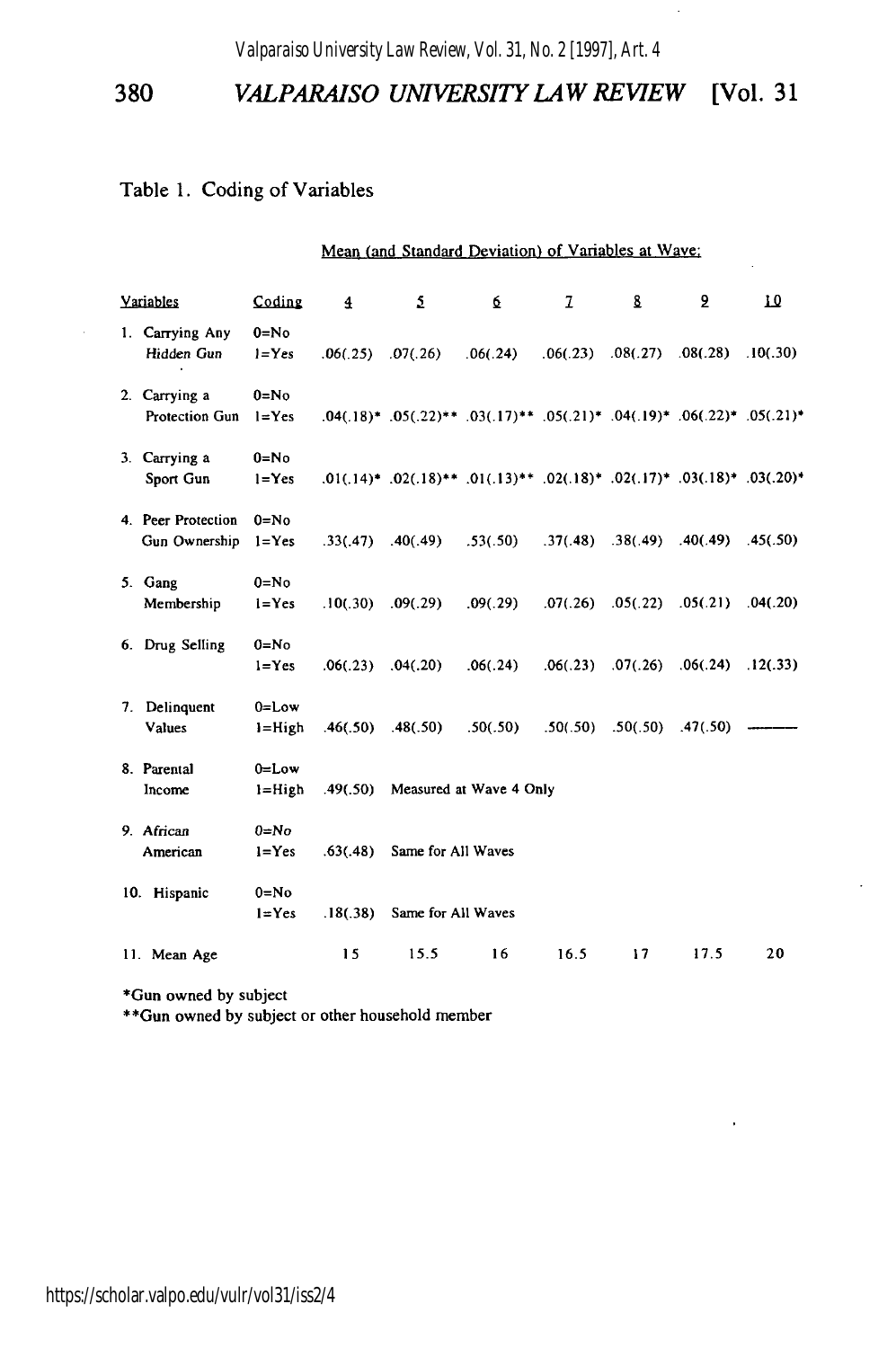#### 1997] *PATTERNS OF ILLEGAL GUN CARRYING* 381

In addition to the former measure of gun carrying, we also measure carrying associated with gun ownership. Two variables are created: *Carrying a Protection Gun* indicates if the respondent carries a gun that is owned for protection; and *Carrying a Sport Gun* indicates if the respondent carries a gun that is owned for sport. At these ages, carrying a gun for protection is illegal. The construction of these variables allows respondents to indicate whether they carry guns which they own for either reason.

This study employs six variables as correlates of illegal gun carrying at each of seven points in time. Peer protection gun ownership, gang membership, and drug selling are expected to be highly correlated with carrying guns. We also include measures of delinquent values, parental income, and race/ethnicity because these variables are often related to delinquent behavior such as illegal gun carrying.

*Peer Protection Gun Ownership* is included because subjects who carry illegal guns might be socialized into doing so by their friends who own protection guns<sup>16</sup> or because subjects feel a need for a protective response because they associate with peers who have guns.<sup>17</sup> Respondents are asked if any of their friends own a gun for protection. The guns owned by these peers may be handguns or long guns, and the peers may or may not carry these guns on their person outside of their homes.

*Gang Membership* is included as a correlate of gun carrying because gangs may foster illegal gun activity and because they may supply the guns. The present study utilizes a self-report measure of the respondents' participation in a street gang. Respondents who identified themselves as gang members were considered to be members for purposes of this analysis. This measure has been shown to have high predictive validity; respondents who indicate that they are gang members have much higher rates of delinquent behavior than those who are not gang members. $^{18}$ 

*Drug Selling* on the part of the respondent is included because it is an inherently dangerous activity. Drug sellers need guns to protect themselves from others who may want either their drugs or the large sums of money associated with selling. Subjects were asked, at each wave, if they had sold hard drugs (heroin, cocaine, crack, etc.) or if they had sold marijuana since the time of the last interview. The recall period for Wave 10 was one year.

**<sup>16.</sup>** Lizotte et al., supra note 8, at **66.**

<sup>17.</sup> SHELEY & WRIGHT, supra note 3.

<sup>18.</sup> Terence P. Thornberry et al., *The* Role of Juvenile Gangs in Facilitating Delinquent Behavior, **30 J.** REs. CRIME & **DELINQ.** 55 **(1993).**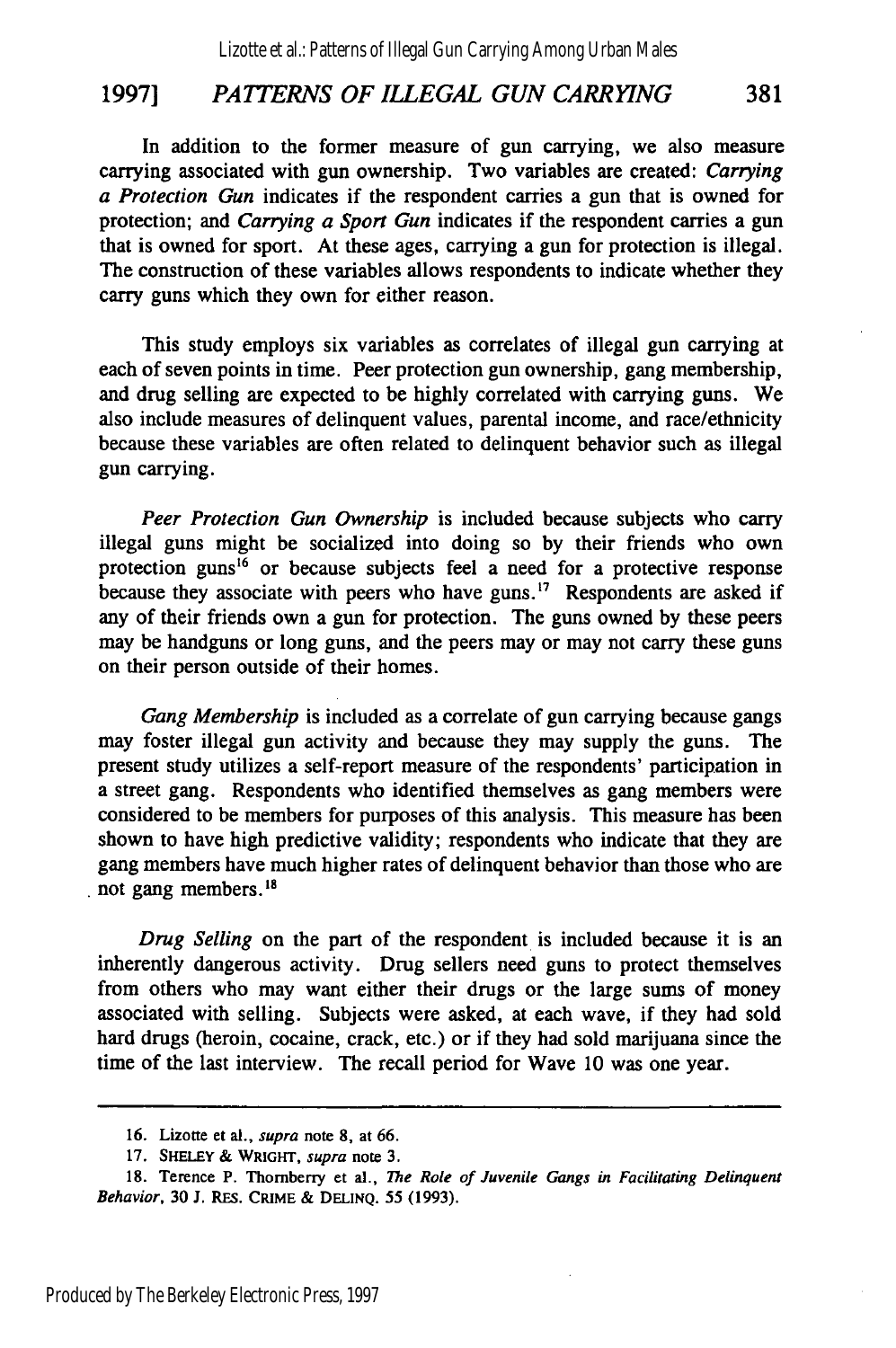*Delinquent Values* measures how wrong the subject thinks it is to engage in each of ten delinquent acts.<sup>19</sup> The scale exhibits high reliability in each of the waves, with standardized alphas ranging from .88 in Wave 4 to .92 in Wave 9. This scale is not available for Wave 10. For purposes of this analysis, the scale has been dichotomized at the median which is between 1.1 and 1.4 depending upon the wave.

*Parental Income* measures the total after tax income reported by the caretaker of each subject in the Wave 4 interview. Income from employment and government assistance is included in this measure, which ranges from \$0 to \$96,000. For this analysis, the scale was dichotomized at the median (about \$16,000).

Two indicator variables are used to represent the race/ethnicity of each young man in the study. Table 1 shows that 63% of the males are *African American* and 18% are *Hispanic.* The remainder are white.

*Delinquency* is measured by a wide array of self-reported items, ranging from relatively minor public disorder offenses to serious assaultive behavior and gun crimes. Indices are constructed by grouping delinquent acts into categories that include general, serious, moderate, minor, street, violence, serious violence, property, serious theft, public disorder, and gun crime. Involvement in one or more delinquent acts in a given index is coded as 1; no involvement is coded as  $0.20$ 

#### IV. **RESULTS**

The present analysis addresses a number of issues regarding the distribution, stability, and correlates of carrying guns. We begin with a description of the prevalence of gun carrying across seven data collection points. The first row of Table **1** provides the percentage of respondents who carry a hidden firearm. At Wave 4, when the mean age of the respondents is fifteen, **6 %** carry a hidden firearm. This percentage increases slightly so that at Wave **10,** when the respondents are twenty years old, **10%** carry a firearm.

Prior studies often ask about gun ownership or carrying only firearms that are owned **by** the respondent or his family. The second and third rows of Table **1** provide percentages of respondents who indicated that they both owned and carried protection guns and sport guns, respectively. It is important to note that asking respondents only about carrying guns that they own masks a lot of illegal

**<sup>19.</sup>** *See infra,* **APPENDIX,** for a list of the items that comprise this scale.

<sup>20.</sup> For a presentation of the specific items included in each index, see *infra* **APPENDIX.**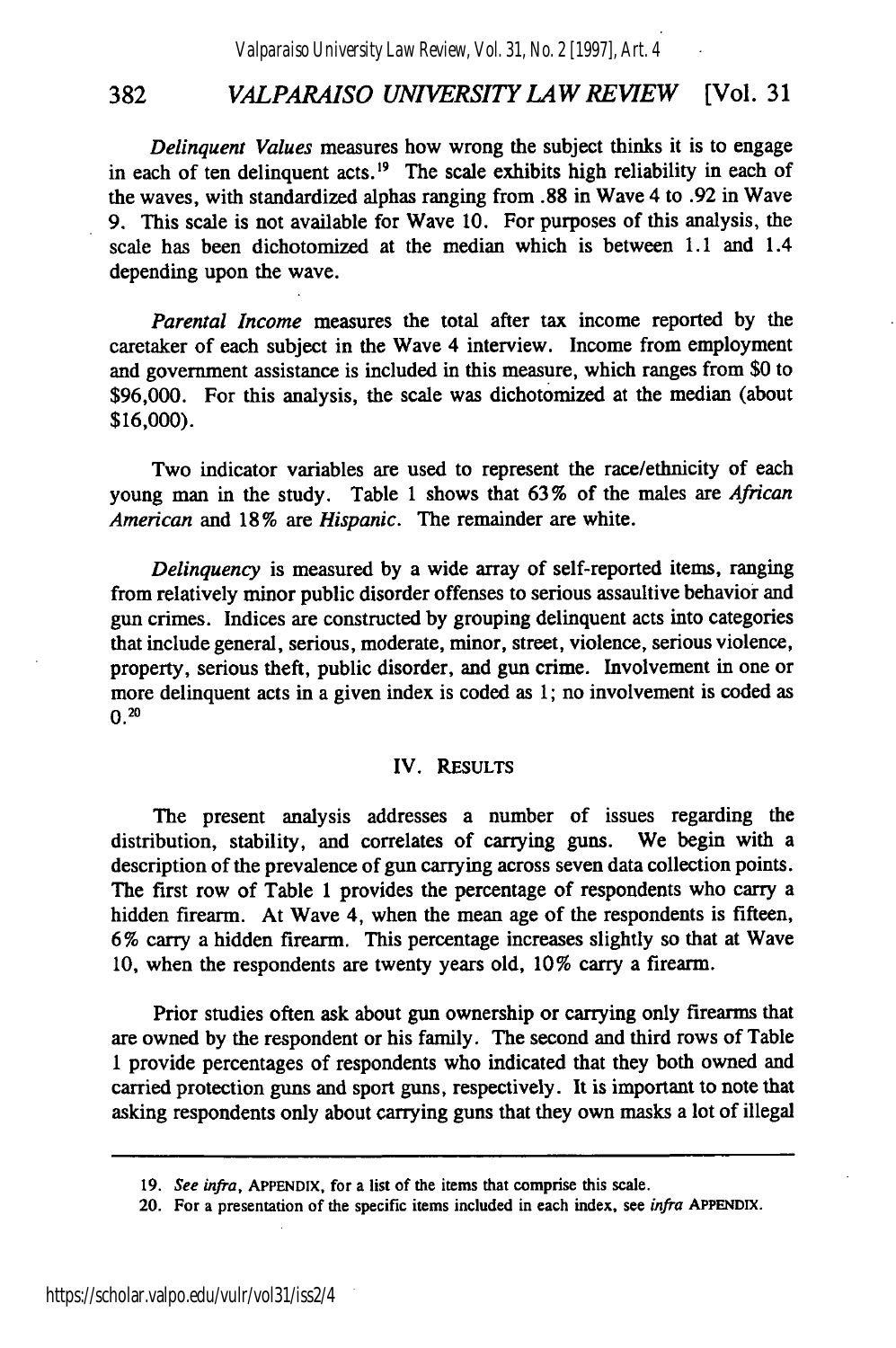#### **1997]** *PATTERNS OF ILLEGAL GUN CARRYING* 383

gun carrying. For example, at Wave 4 only 4% of the respondents report carrying a protection gun that they also own, as compared to 6% who report carrying any hidden gun. By Wave 10 the disparity is even larger: 5% report carrying a protection gun they also own, compared to 10% who report carrying a hidden gun. Another way of looking at this disparity is to correlate carrying a gun owned for protection and carrying a hidden gun. At Wave 4, for example, this correlation is only. 10. Although the relationship is statistically significant, it suggests that those who own for protection and carry are only a small subset of illegal carriers. Apparently, many subjects carry guns that they do not own.

In addition, sport gun owners are not very likely to carry these guns. The rate of carrying sport guns that the respondent owns varies from 1% at Wave 4 to 3 % at Waves 9 and 10. Also, sport gun owners are not very likely to carry illegal guns. The correlation between carrying a gun for sport and carrying one for protection is essentially zero. Similarly, the correlation between carrying a sporting gun and carrying a hidden gun is zero. This suggests that sport carriers are not illegal gun carriers.<sup>21</sup>

The next question addressed concerns the stability of gun carrying. Do the same respondents who carry a hidden gun in one wave report carrying a hidden gun in subsequent waves? Of the subjects who carry hidden guns, Table 2 shows the percentage who carry them from one wave to the next. Surprisingly, only about one-third of these subjects carry from one wave to another and this percentage is about the same regardless of the length of time between waves. This data suggests that gun carrying is intermittent. It also suggests that the probability of carrying again does not fade in time. Rather, the probability of reoccurrence is moderate and consistent over time. For example, 37 % carry at both Waves 4 and 5, while 37% also carry at both Waves 4 and 9.

<sup>21.</sup> The sport owners who carry guns are no more likely than non-owners and non-carriers to be involved in crime.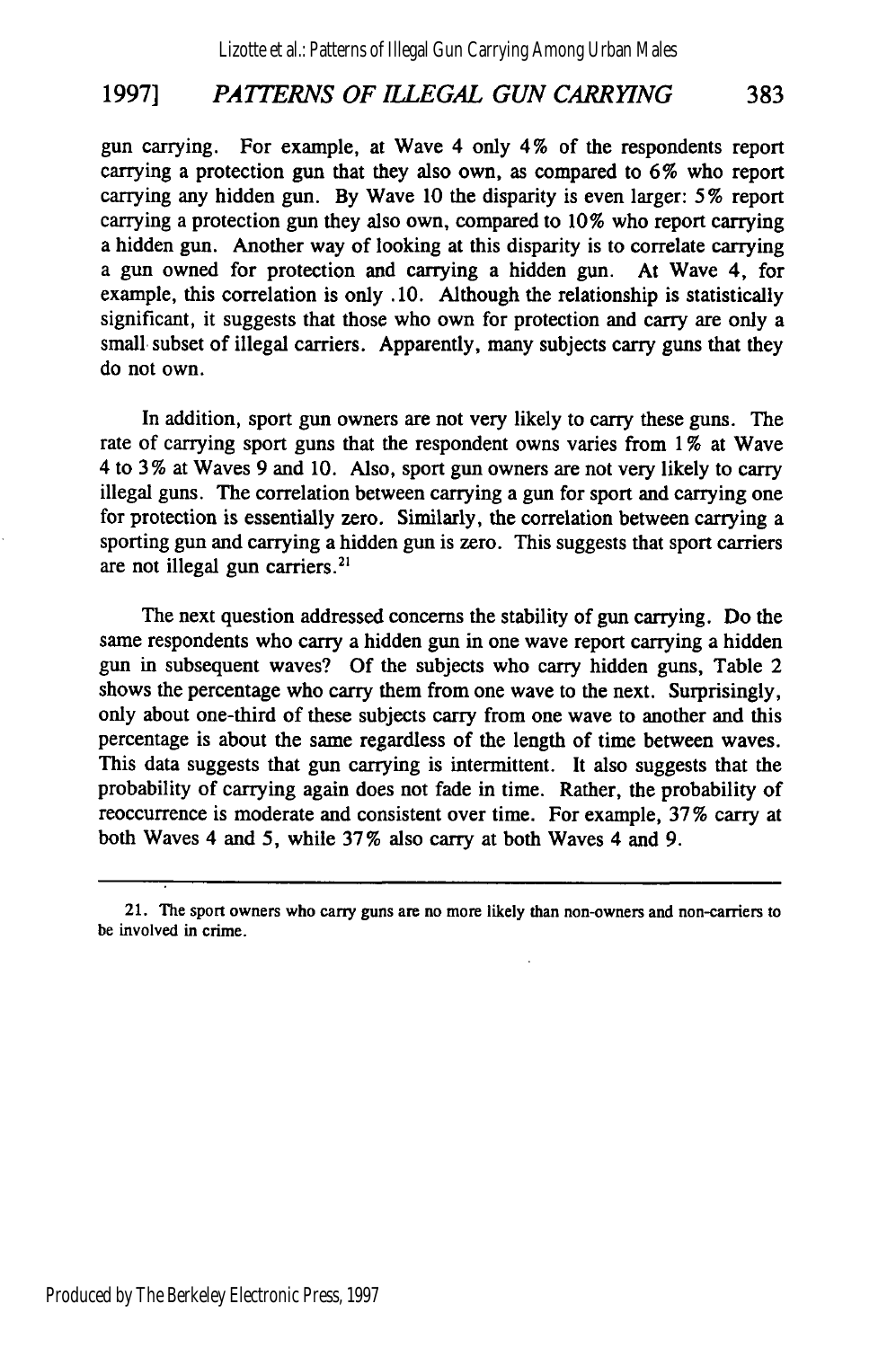*Valparaiso University Law Review, Vol. 31, No. 2 [1997], Art. 4*

#### 384 *VALPARAISO UNIVERSITY LAW REVIEW* [Vol. 31

| Table 2. Percent Carrying a Hidden Gun from Wave to Wave |
|----------------------------------------------------------|
| (Wave 4 Through Wave 10)                                 |

| Percent Carrying Hidden Gun at Wave: |    |                |               |                 |    |    |  |  |
|--------------------------------------|----|----------------|---------------|-----------------|----|----|--|--|
| Carrying a<br>Hidden Gun at:         | 5  | <u>б</u><br>ł, | $\mathfrak 1$ | $\underline{8}$ | 2  | 10 |  |  |
| Wave 4<br>$(n=33)$                   | 37 | 25             | 33            | 21              | 37 | 18 |  |  |
| Wave 5<br>$(n=37)$                   |    | 34             | 29            | 29              | 29 | 32 |  |  |
| Wave 6<br>$(n=30)$                   |    |                | 19            | 30              | 36 | 27 |  |  |
| Wave 7<br>$(n=26)$                   |    |                |               | 35              | 40 | 45 |  |  |
| Wave 8<br>$(n=34)$                   |    |                |               |                 | 49 | 34 |  |  |
| Wave 9<br>$(n=38)$                   |    |                |               |                 |    | 37 |  |  |

Table 3 shows the numbers of waves that subjects carry hidden guns. Very few subjects carry illegal guns consistently over this five year period. For example, while 22% of all subjects carried an illegal gun at some point, more than half (53.2%) did so in only one wave. Moreover, only about 25% of those who ever carried did so in more than two waves. Recall from Table 1 that between 6% and 10% of subjects carry in any particular wave. This contrasts sharply with Table 3 which shows 22% of the sample carrying an illegal gun at some point. In other words, the number of illegal guns being carried remains fairly constant in the teenage years but the people who carry change from wave to wave. This may suggest that there is a small number of guns that are being passed between members of this cohort.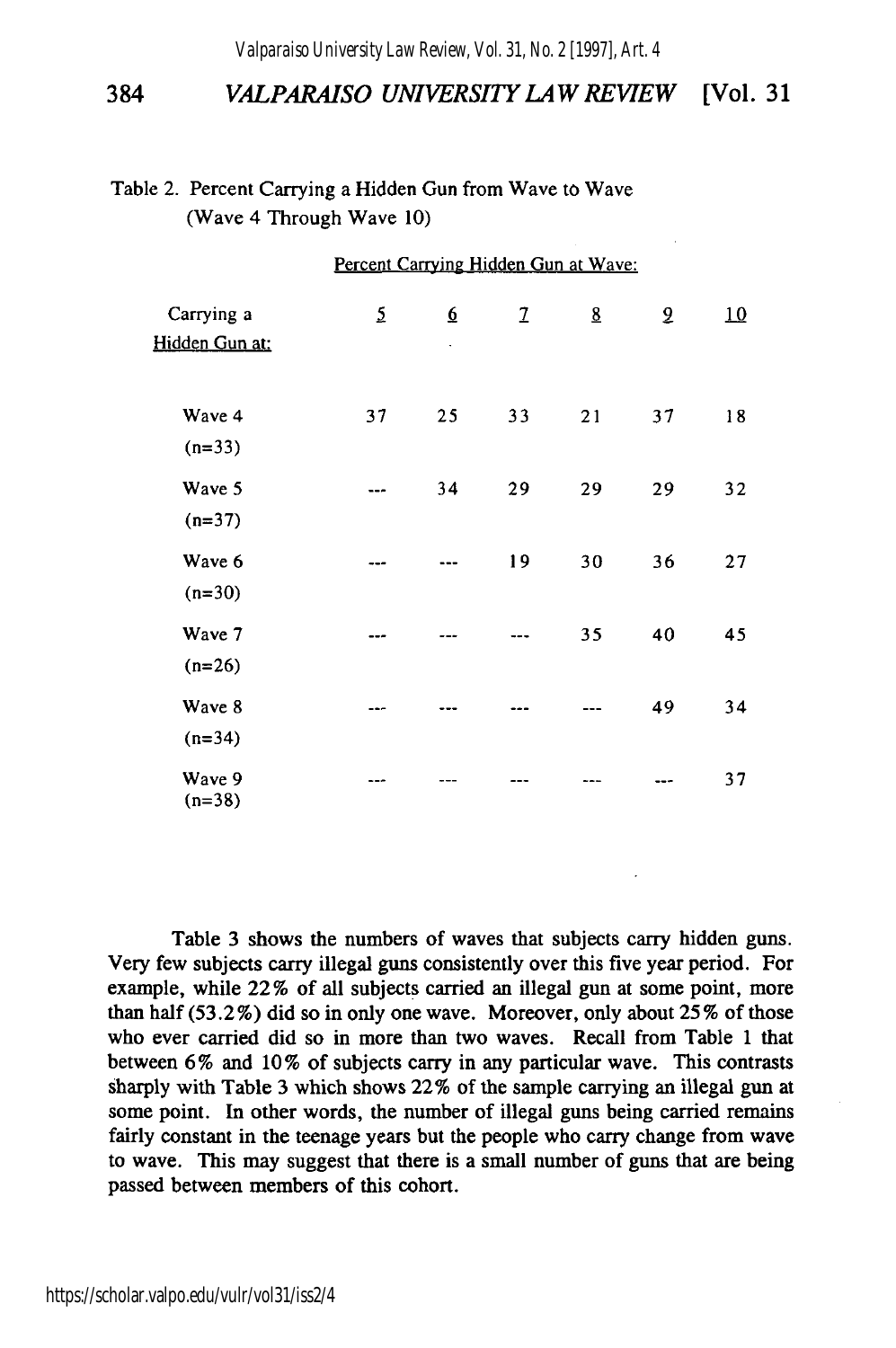Lizotte et al.: Patterns of Illegal Gun Carrying Among Urban Males

#### 1997] *PATTERNS OF ILLEGAL GUN CARRYING* 385

#### Table 3. Percent Carrying a Hidden Gun by Number of Waves (Wave 4 Through Wave 10)

| Number of Waves<br>Carrying a<br><b>Hidden Gun</b> | $\overline{\mathbf{n}}$ | Percent<br>of Sample | Percent of Those<br><b>Who Ever Carried</b><br>a Hidden Gun |
|----------------------------------------------------|-------------------------|----------------------|-------------------------------------------------------------|
| 0                                                  | 448                     | 78.0                 |                                                             |
| $\mathbf{1}$                                       | 67                      | 11.7                 | 53.2                                                        |
| 2                                                  | 26                      | 4.5                  | 20.6                                                        |
| 3                                                  | 15                      | 2.6                  | 11.9                                                        |
| 4                                                  | 11                      | 1.9                  | 8.7                                                         |
| 5                                                  | 5                       | 0.9                  | 4.0                                                         |
| 6                                                  | $\overline{2}$          | 0.4                  | 1.6                                                         |
| 7                                                  | 0                       | 0.0                  | 0.0                                                         |

Carrying illegal guns is expected to be related to various forms of delinquent behavior. The relationship between carrying a hidden gun and eleven forms of delinquent behavior is shown in Table 4. It is clear that, regardless of the measure of delinquency, those who carry hidden guns are much more likely to be involved in delinquency than those who do not carry.<sup>22</sup> For example, **85%** of those who carried hidden guns in Wave 10 have been involved in general delinquency, while only **36%** of those who did not carry reported involvement in general delinquency. Gun carrying seems to enhance all forms of delinquency whether serious assaultive behavior, property crimes, or relatively minor delinquency and public disorder offenses.

<sup>22.</sup> None of these delinquency indices include gun carrying.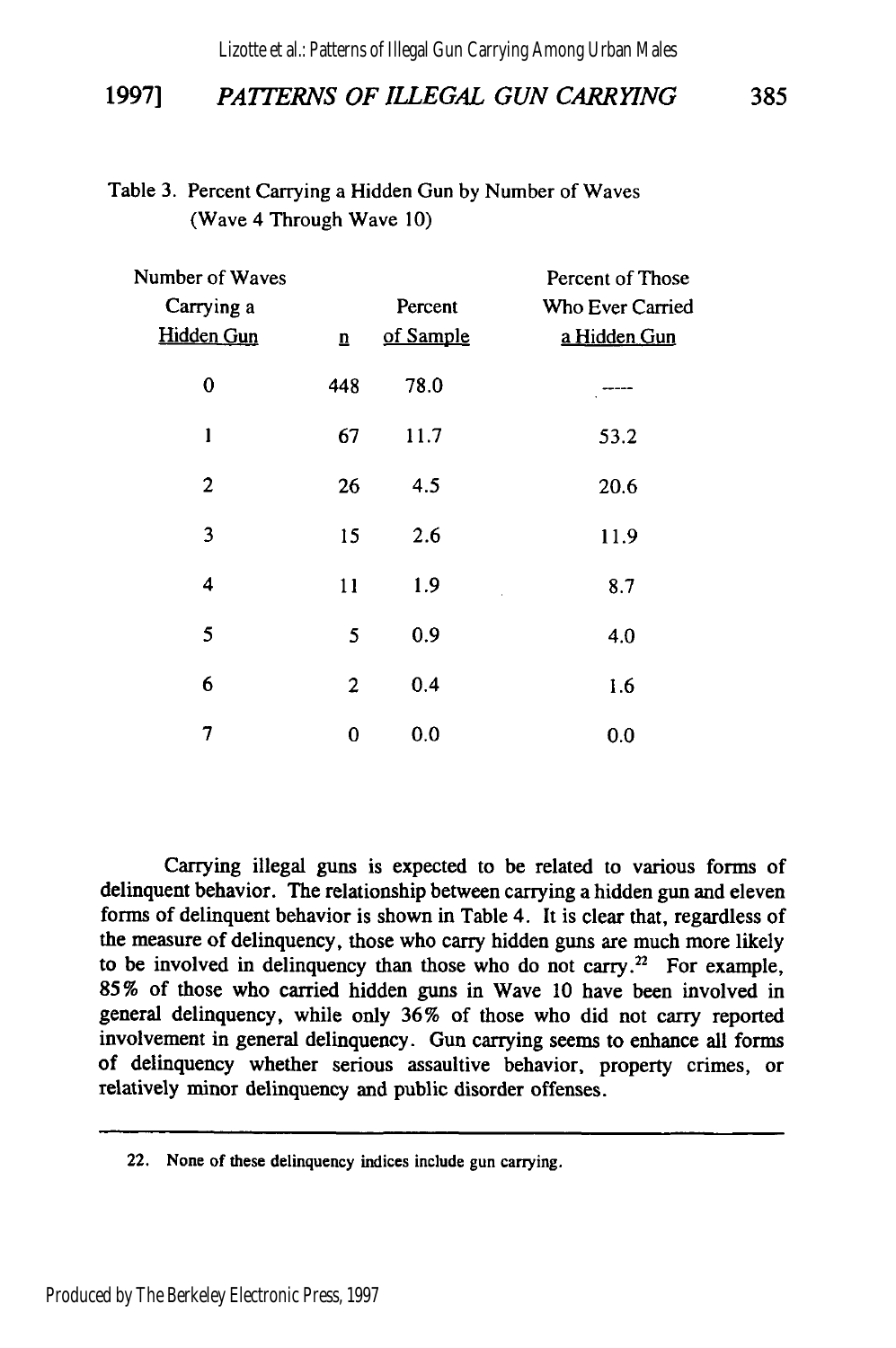*Valparaiso University Law Review, Vol. 31, No. 2 [1997], Art. 4*

#### 386 *VALPARAISO UNIVERSITY LAW REVIEW* [Vol. **31**

Table 4. Percent Involved in Various Types of Delinquency at Wave 10 by Those Who Carry and Those Who Do Not Carry Hidden Guns at Wave **10**

|                        | Does Carry | Does Not Carry |
|------------------------|------------|----------------|
| Type of Delinquency:   | Hidden Gun | Hidden Gun     |
|                        | $(n=48)$   | $(n=534)$      |
| General                | 85         | 36             |
| Serious                | 31         | 7              |
| Moderate               | 67         | 29             |
| Minor                  | 59         | 21             |
| <b>Street</b>          | 71         | 15             |
| Violence               | 51         | 15             |
| Serious Violence       | 24         | 5              |
| Property               | 39         | 11             |
| Serious Theft          | 28         | 9              |
| <b>Public Disorder</b> | 67         | 27             |
| <b>Gun Crime</b>       | 22         | 3              |

The final issue examined concerns the correlates of carrying a hidden firearm. On what dimensions do carriers and non-carriers differ? Table 5 reports the percentage of subjects that carry hidden guns within each category of the other variables for each wave of data.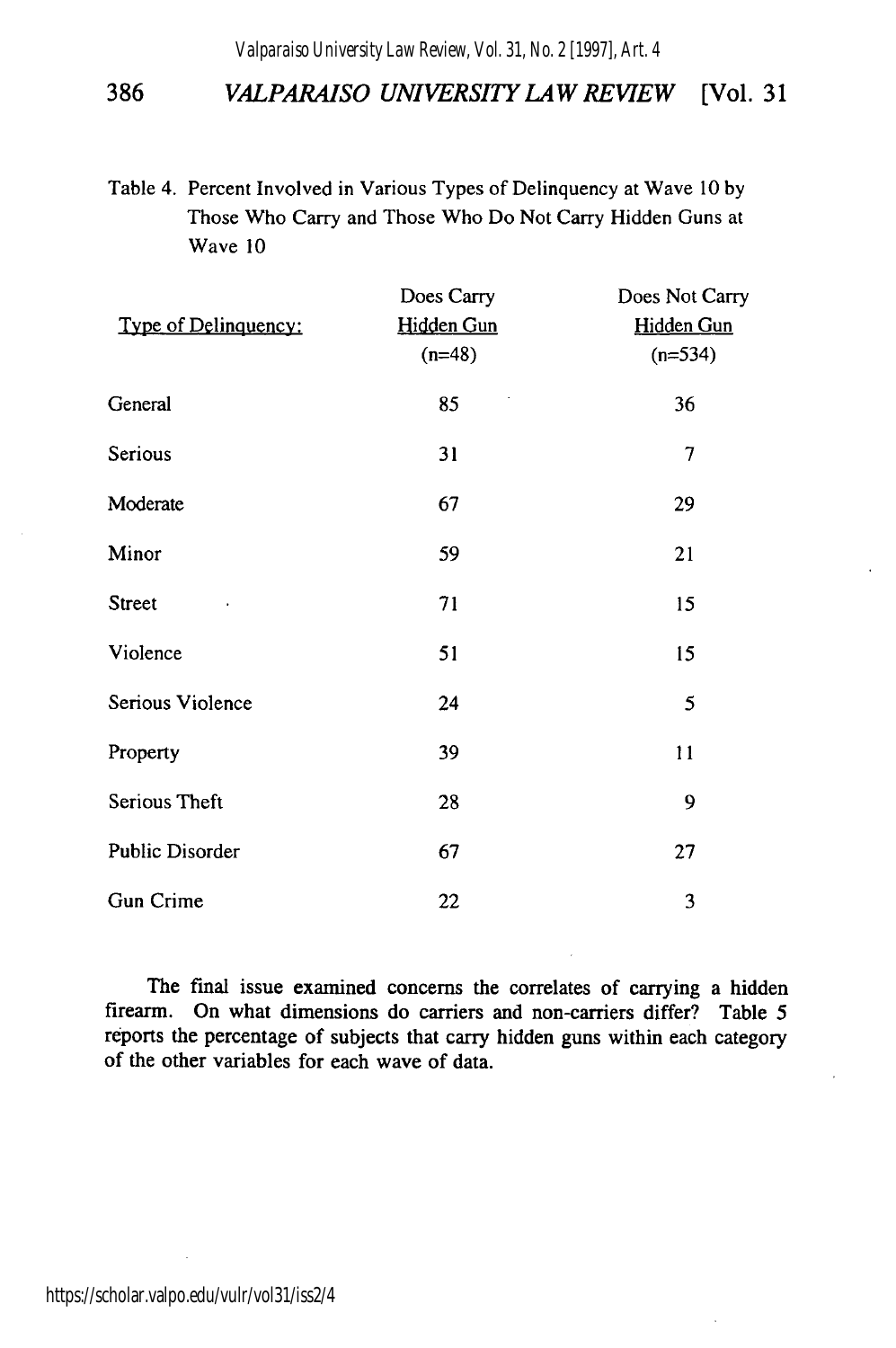Lizotte et al.: Patterns of Illegal Gun Carrying Among Urban Males

### **1997]** *PATTERNS OF ILLEGAL GUN CARRYING* **387**

#### Table **5.** Characteristics of Adolescents Who Carry Hidden Guns at Waves 4 through **10**

**%** Carrying Hidden Gun at Wave:

| Variables**         | $\overline{4}$ | $\mathsf{S}\hspace{-.15em}$ | $6 \overline{6}$ | 2       | 8       | 2       | 10      |  |
|---------------------|----------------|-----------------------------|------------------|---------|---------|---------|---------|--|
| 1. Parental Income  |                |                             |                  |         |         |         |         |  |
| Low                 | 7.1            | 8.2                         | 8.4              | 5.7     | 7.0     | 10.3    | 8.3     |  |
| High                | 5.3            | 5.1                         | $2.7*$           | 3.6     | 5.1     | $4.5*$  | 8.1     |  |
| 2. African American |                |                             |                  |         |         |         |         |  |
| No                  | 5.5            | 4.8                         | 4.0              | 2.6     | 4.4     | 4.2     | 5.1     |  |
| Yes                 | 6.7            | 8.0                         | 6.4              | $6.2*$  | 7.3     | $9.7*$  | $10.9*$ |  |
| 3. Hispanic         |                |                             |                  |         |         |         |         |  |
| No                  | 4.4            | 5.6                         | 5.4              | 4.4     | 5.8     | 6.4     | 8.7     |  |
| Yes                 | $14.1*$        | $10.5*$                     | 5.0              | 5.1     | 6.7     | 10.7    | 5.8     |  |
| 4. Delinquent       |                |                             |                  |         |         |         |         |  |
| Values              |                |                             |                  |         |         |         |         |  |
| Low                 | 4.0            | 3.2                         | 1.9              | 2.1     | 3.9     | 4.2     |         |  |
| High                | 8.6            | 10.0                        | $8.7*$           | $7.0*$  | $8.0*$  | $10.4*$ |         |  |
| 5. Peer Protection  |                |                             |                  |         |         |         |         |  |
| Gun Ownership       |                |                             |                  |         |         |         |         |  |
| <b>No</b>           | 2.5            | 1.4                         | 3.1              | 0.4     | 1.2     | 1.7     | 3.9     |  |
| Yes                 | $14.5*$        | $16.2*$                     | $8.3*$           | $13.8*$ | $16.6*$ | $18.0*$ | $15.0*$ |  |
| 6. Gang Membership  |                |                             |                  |         |         |         |         |  |
| No                  | 2.6            | 4.4                         | 3.5              | 3.2     | 4.8     | 6.0     | 7.5     |  |
| Yes                 | $37.6*$        | 31.9                        | $26.3*$          | $24.3*$ | $29.1*$ | $31.5*$ | $23.5*$ |  |
| 7. Drug Selling     |                |                             |                  |         |         |         |         |  |
| No                  | 4.6            | 4.2                         | 3.8              | 2.4     | 3.2     | 4.9     | 3.9     |  |
| Yes                 | $33.8*$        | $58.2*$                     | $27.4*$          | 51.0*   | $43.1*$ | $41.4*$ | $38.1*$ |  |
| U                   | 552            | 563                         | 531              | 550     | 544     | 540     | 545     |  |

\*Variables are measured at each wave, except parental income (measured only at Wave 4) and race/ethnicity (same for all waves).

**\*\*p** .05(one-tailed)

Parental income and race/ethnicity are not consistently related to carrying an illegal gun. In other words, illegal gun carrying knows no class or racial boundaries.

 $\ddot{\phantom{1}}$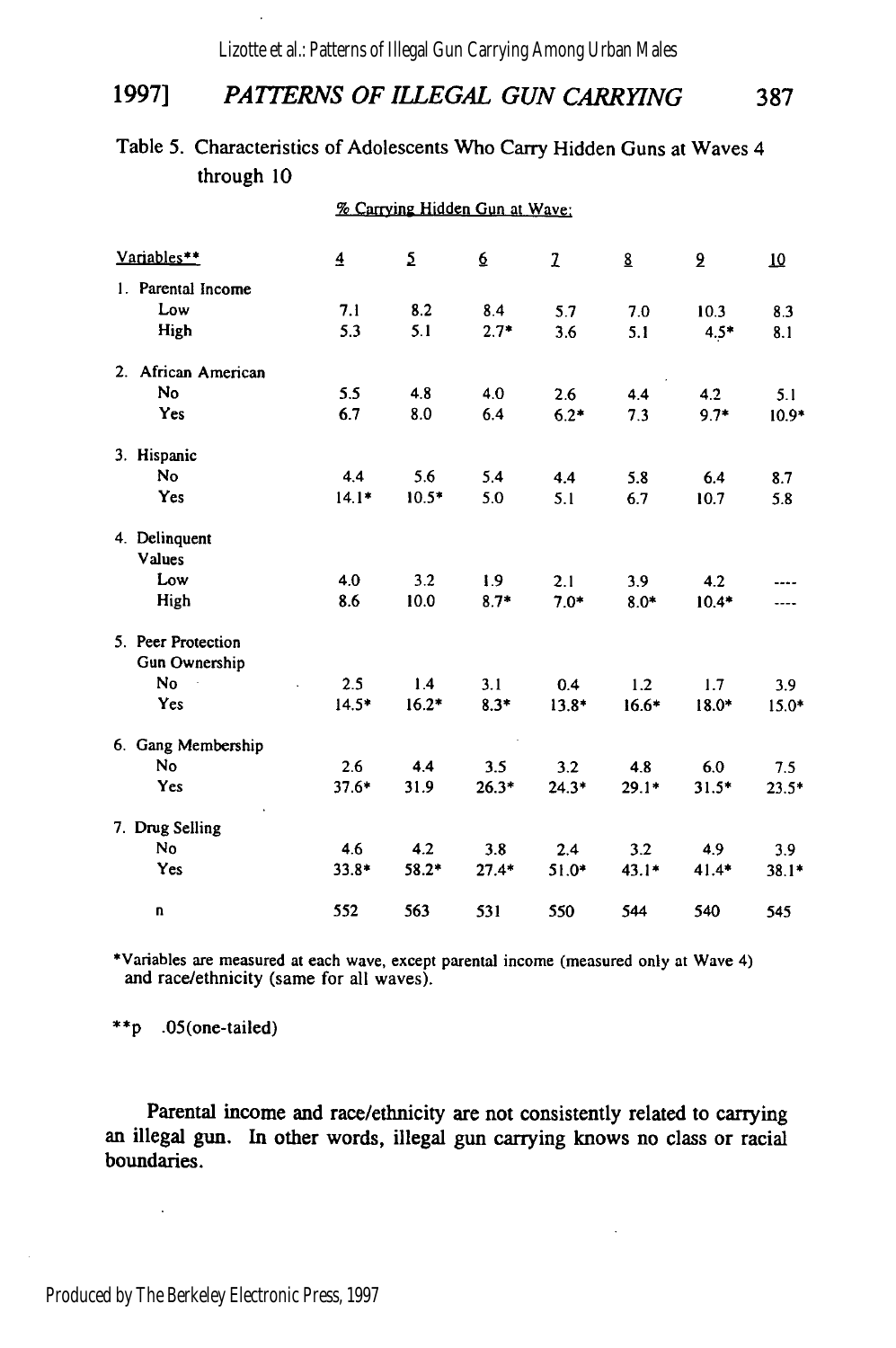Delinquent values are significantly related to carrying a hidden gun across the six waves for which these data are available. For example, at Wave 4, 8.6% of the respondents who measure high on delinquent values carry guns, while only 4% of those low on delinquent values carry guns.

Ownership of protection guns by peers, gang membership, and drug selling have been suggested to be particularly important in increasing the probability of carrying a hidden gun. Our data confirm those hypotheses.

Table 5 shows that at Wave 4 about 14.5 % of subjects who have peers who own protection guns carry illegal guns themselves. However, of those who do not have peers who own protection guns, only 2.5% carry illegal guns. This difference is statistically significant. There is a similar impact of peer protection gun ownership on a subject's gun carrying for the other waves of data. Apparently, our subjects find it important to carry a hidden gun when their friends own protection guns.

Gang membership significantly increases the likelihood of carrying a gun. Depending upon the wave, between a quarter and a third of gang members carry hidden guns, compared with between 3% and 8% of non gang members. Once again, these differences are statistically significant. In other words, being in a gang increases the probability of gun carrying seven or eight-fold. However, as Table 1 indicates, it is important to note that the probability of gang membership falls rather rapidly from 10% in Wave 4 to only 4% in Wave 10. Therefore, while gang membership is a consistent correlate of hidden gun carrying, these boys are less likely to be in gangs as they age.

The impact of drug selling is also statistically significant at every wave. Its impact is larger than the impact of gang membership, increasing the likelihood of hidden gun carrying more than ten-fold in some waves. It is also clear from Table 1 that drug selling increases with age. So, unlike the diminishing role of gangs, drug selling grows as the subjects get older and this enhances hidden gun carrying.

#### V. **CONCLUSION**

Although the contribution that guns make to our society's violent crime rate has been recognized, surprisingly little research has been done on the possession and use of firearms among the population that is most at risk for violent crime, young males. The research that is available focuses primarily on the issue of gun ownership. The carrying of hidden or illegal guns is a more direct precursor to violent behavior and, therefore, should be an important focus of research. Unfortunately, there has been very little research on this topic. The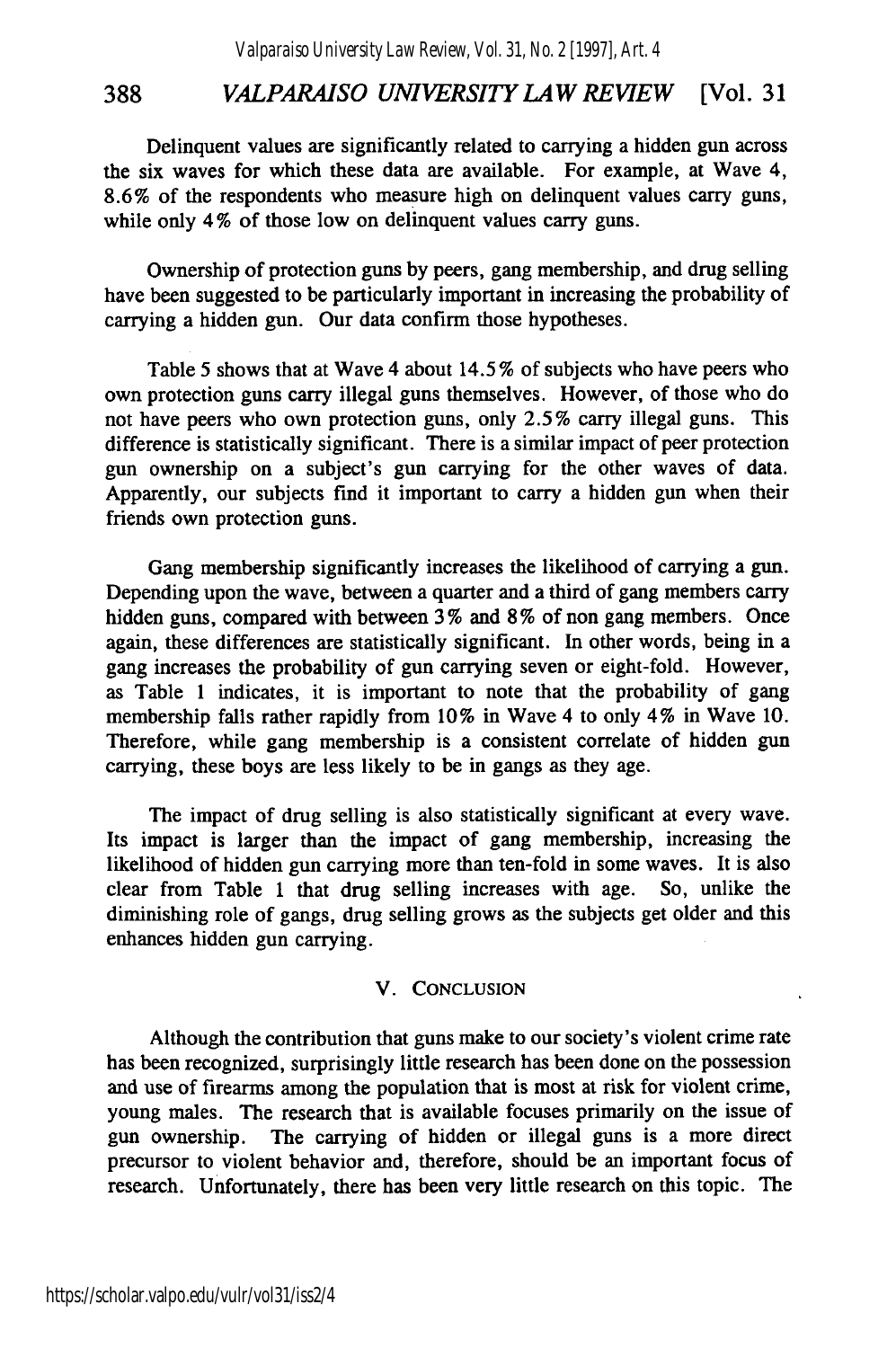#### 1997] *PATTERNS OF ILLEGAL GUN CARRYING* 389

present analysis has begun to address this void by examining illegal gun carrying among a sample of young urban males.

The current research finds that a substantial percentage of young men carry illegal guns at some point between fifteen and twenty years of age. In fact, 22 **%** of our subjects have carried between these ages. While a high percentage of subjects carry illegal guns, most do so only for a short period of time. Since there is little overlap between legal gun ownership and carrying hidden, illegal guns, we might speculate that illegal gun carriers have relatively little socialization into the safe use of guns. Given the high percentage of carrying and the apparent lack of training, it is no wonder that the homicide rate for young people is so high.

We find that roughly the same number of people carry for each wave of data, but the carriers tend to be different people. This suggests that a relatively small number of illegal guns may be passed around in the cohort. Of course, more research would need to be conducted to determine if this suggestion is true.

People who carry illegal guns are much more likely to be involved in all sorts of delinquent behavior than those who do not. This elevated delinquency runs the gamut from public disorder offenses to property crime to the most serious violent offenses. This fact suggests that the gun enhances criminal behavior among these subjects.

The analysis shows that having friends who own protection guns is a powerful correlate of the subject's illegal gun carrying. Whether this situation is due to the need related to associating with violent armed people, or due to socialization, or both, is unclear. However, either way, it suggests that convincing these individuals to give up their guns will not be easy since it appears to have peer support and reinforcement.

The analysis also shows that being a gang member is an inducement to carrying an illegal gun. The impact of selling drugs on carrying illegal guns is even stronger than gang membership. Moreover, drug selling continues to have a very strong impact on gun carrying at least through age twenty.

All of this data suggests that dealing with illegal gun carrying among young people will not be easy. Peer protection gun ownership is a powerful motivator and breaking or lessening the importance of these deviant friendship networks can be difficult. In addition, different strategies may be necessary at different points in the life course of young people. For the very young, anti-gang programs may be more effective; interdicting drug activity may be more important for slightly older gun carriers.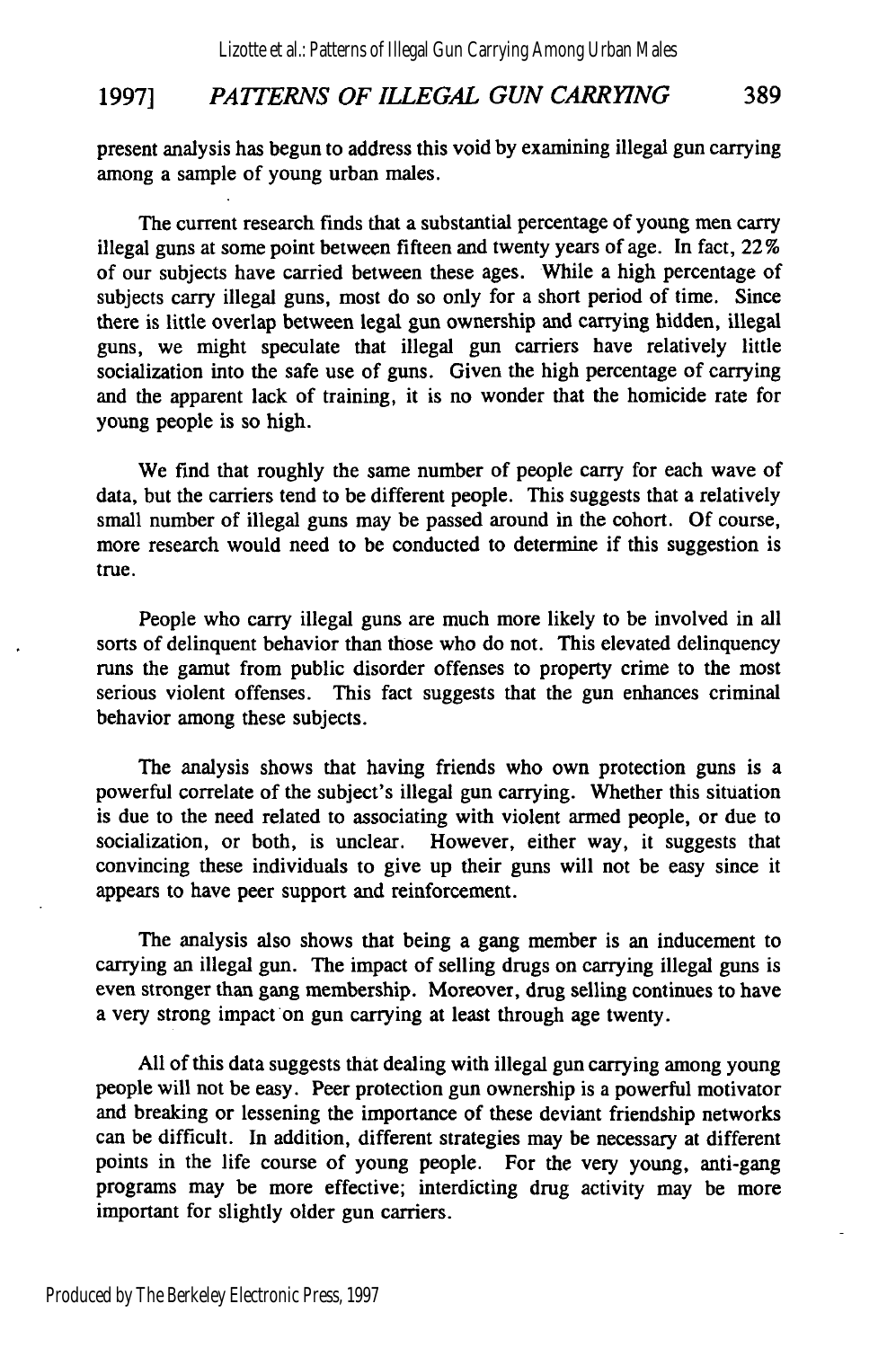#### **VI. APPENDIX**

#### *A. Delinquent Values*

Question: How wrong do you think it is **to...**

(Very wrong, Wrong, A little bit wrong, Not wrong at all)

- 1. Steal something worth \$100?
- 2. Use hard drugs such as crack, heroin, cocaine, LSD, or acid?
- 3. Use marijuana, reefer, or pot?
- 4. Drink beer, wine, or liquor?.
- *5.* Use a weapon or force to get money or things from people?
- **6.** Attack someone with a weapon with the idea of seriously hurting them?
- 7. Hit someone with the idea of hurting them, for example, fist fighting?
- 8. Take a car or motorcycle for a ride without the owner's permission?
- 9. Steal something worth \$50?
- 10. Damage or destroy someone else's property on purpose?
- *B. Delinquency Indices*

Question: Since we interviewed you last time, have you...

General:

- 1. Been loud or rowdy in a public place where someone complained and you got in trouble?
- 2. Been drunk in a public place?
- 3. Damaged, destroyed, marked up, or tagged somebody else's property on purpose?
- 4. Set fire on purpose or tried to set fire to a house, building or car?
- 5. Gone into or tried to go into a building to steal or damage something?
- 6. Tried to steal or actually stolen money or things worth \$5 or less?
- 7. Tried to steal or actually stolen money or things worth \$5-\$50?
- 8. Tried to steal or actually stolen money or things worth \$50-\$100?
- 9. Tried to steal or actually stolen money or things worth more than \$100?
- 10. Tried to buy or sell things that were stolen?
- 11. Taken someone else's car or motorcycle for a ride without the owner's permission?
- 12. Stolen or tried to steal a car or other motor vehicle?
- 13. Forged a check or used fake money to pay for something?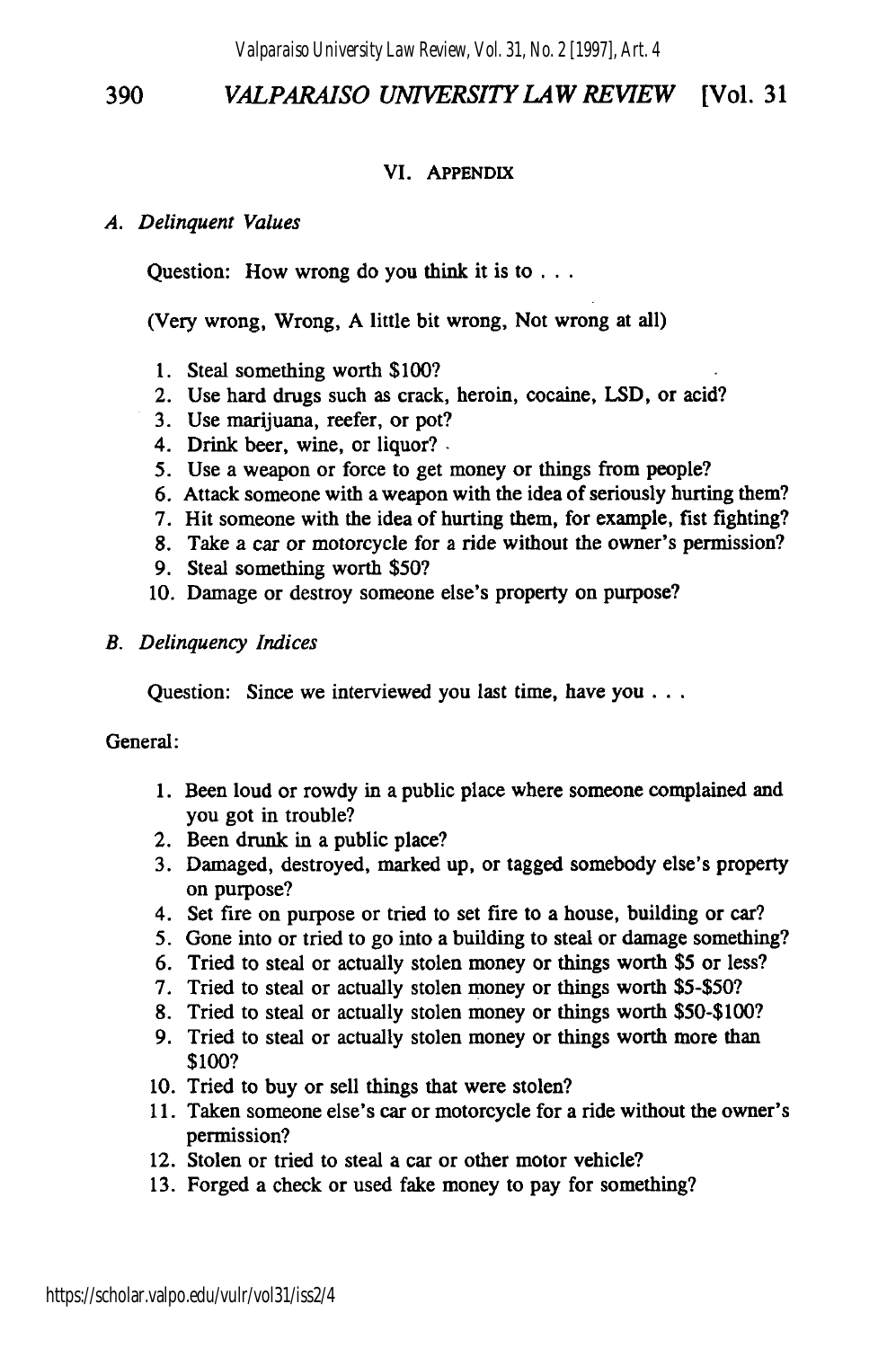#### **<sup>19971</sup>***PAITERNS OF ILLEGAL GUN CARRYING* 391

- 14. Used or tried to use a credit card, bank card, or automatic teller card without permission?
- *15.* Attacked someone with a weapon or with the idea of seriously hurting or killing them?
- 16. Hit someone with the idea of hurting them?
- 17. Been involved in gang or posse fights?
- 18. Thrown objects such as rocks or bottles at people?
- 19. Used a weapon or force to make someone give you money or things?
- 20. Been paid for having sexual relations with someone?
- 21. Physically hurt or threatened to hurt someone to get them to have sex with you?
- 22. Sold marijuana, reefer or pot?
- 23. Sold hard drugs such as crack, heroin, cocaine, LSD or acid?

Serious:

- 1. Gone into or tried to go into a building to steal or damage something?
- 2. Tried to steal or actually stolen money or things worth \$50-\$100?
- 3. Tried to steal or actually stolen money or things worth more than \$100?
- 4. Stolen or tried to steal a car or other motor vehicle?
- *5.* Attacked someone with a weapon or with the idea of seriously hurting or killing them?
- 6. Been involved in gang or posse fights?
- 7. Used a weapon or force to make someone give you money or things?
- 8. Physically hurt or threatened to hurt someone to get them to have sex with you?

Moderate:

- 1. Been drunk in a public place?
- 2. Damaged, destroyed, marked up, or tagged somebody else's property on purpose?
- 3. Tried to steal or actually stolen money or things worth \$5-\$50?
- 4. Taken someone else's car or motorcycle for a ride without the owner's permission?
- 5. Forged a check or used fake money to pay for something?
- 6. Used or tried to use a credit card, bank card, or automatic teller card without permission?
- 7. Hit someone with the idea of hurting them?
- 8. Thrown objects such as rocks or bottles at people?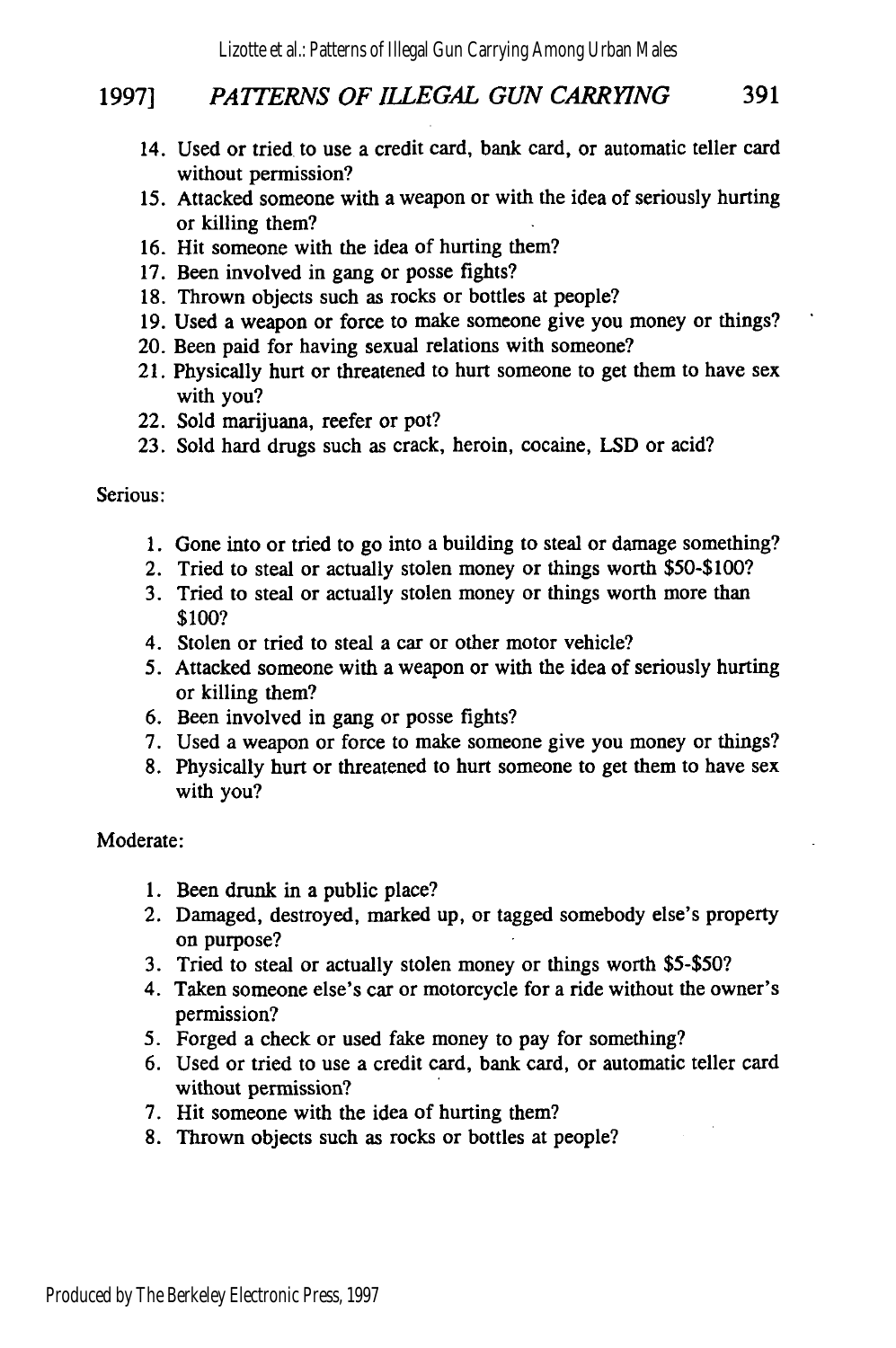Minor:

- 1. Been loud or rowdy in a public place where someone complained and you got in trouble?
- 2. Tried to steal or actually stolen money or things worth \$5 or less?
- 3. Taken part in illegal gambling, such as shooting dice, betting on cards, or playing the numbers?

#### Street:

- 1. Gone into or tried to go into a building to steal or damage something?
- 2. Stolen someone's purse or wallet or picked someone's pocket?
- 3. Stolen something from a car that did not belong to you?
- 4. Tried to buy or sell things that were stolen?
- 5. Stolen or tried to steal a car or other motor vehicle?
- 6. Attacked someone with a weapon or with the idea of seriously hurting or killing them?
- 7. Been involved in gang or posse fights?
- 8. Used a weapon or force to make someone give you money or things?
- 9. Sold marijuana, reefer or pot?
- 10. Sold hard drugs such as crack, heroin, cocaine, LSD or acid?

Violence:

- 1. Attacked someone with a weapon or with the idea of seriously hurting or killing them?
- 2. Hit someone with the idea of hurting them?
- 3. Been involved in gang or posse fights?
- 4. Thrown objects such as rocks or bottles at people?
- 5. Used a weapon or force to make someone give you money or things?
- 6. Physically hurt or threatened to hurt someone to get them to have sex with you?

Serious Violence:

- 1. Attacked someone with a weapon or with the idea of seriously hurting or killing them?
- 2. Been involved in gang or posse fights?
- 3. Used a weapon or force to make someone give you money or things?
- 4. Physically hurt or threatened to hurt someone to get them to have sex with you?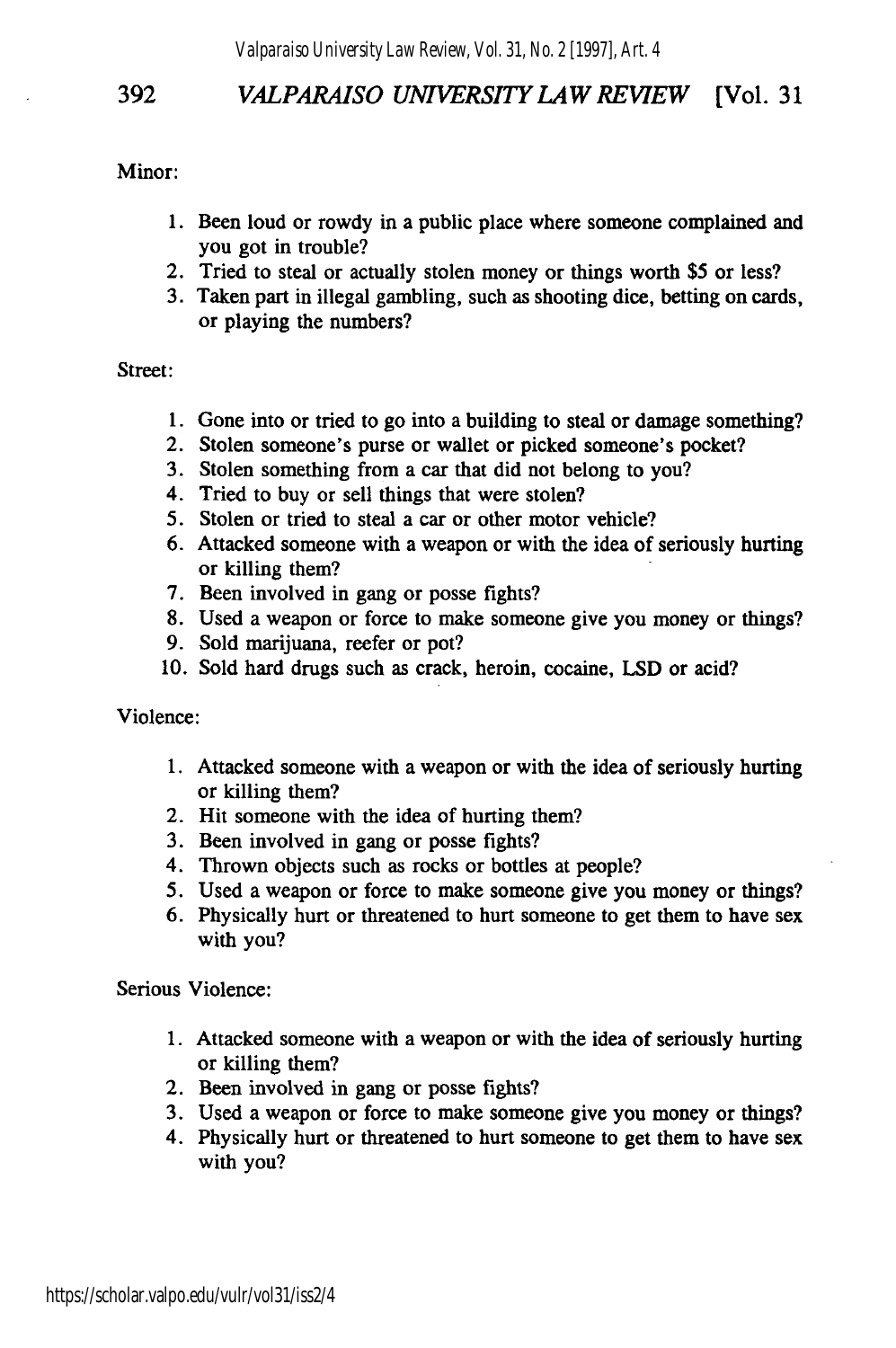#### 19971 *PATTERNS OF ILLEGAL GUN CARRYING* 393

Property:

- 1. Damaged, destroyed, marked up, or tagged somebody else's property on purpose?
- 2. Set fire on purpose or tried to set fire to a house, building, or car?
- 3. Gone into or tried to go into a building to steal or damage something?
- 4. Tried to steal or actually stolen money or things worth \$5 or less?
- 5. Tried to steal or actually stolen money or things worth \$5-\$50?
- 6. Tried to steal or actually stolen money or things worth \$50-\$100?
- 7. Tried to steal or actually stolen money or things worth more than \$100?
- 8. Tried to buy or sell things that were stolen?
- 9. Taken someone else's car or motorcycle for a ride without the owner's permission?
- 10. Stolen or tried to steal a car or other motor vehicle?
- 11. Forged a check or used fake money to pay for something?
- 12. Used or tried to use a credit card, bank card, or automatic teller card without permission?

Serious Theft:

- 1. Gone into or tried to go into a building to steal or damage something?
- 2. Tried to steal or actually stolen money or things worth \$50-\$100?
- 3. Tried to steal or actually stolen money or things worth more than \$100?
- 4. Tried to buy or sell things that were stolen?
- *5.* Stolen or tried to steal a car or other motor vehicle?

Public Disorder:

- 1. Been loud or rowdy in a public place where someone complained and you got in trouble?
- 2. Been drunk in a public place?
- 3. Driven while under the influence of drugs, beer, wine, or liquor?

Gun Crime:

- 1. Used a gun in a gang or posse fight?
- 2. Attacked someone with a gun?
- 3. Used a gun to make someone give you money or things?